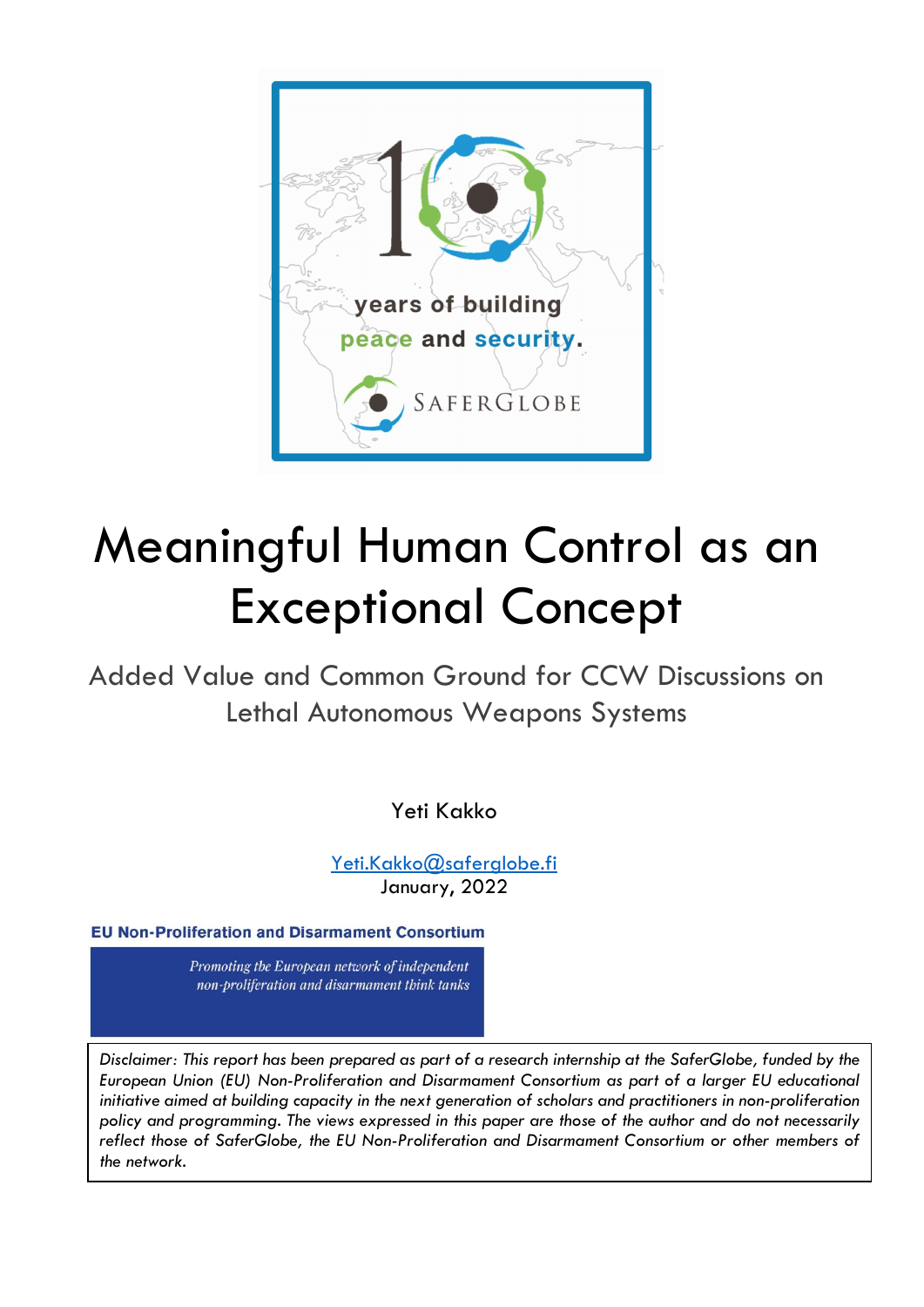#### Abstract:

The treaty negotiations in the Convention on Certain Conventional Weapons (CCW) on emerging technologies in the area of Lethal Autonomous Weapons Systems (LAWS) have been stalled by numerous terminological debates. A key debated concept is "meaningful human control." Although retaining human control is widely considered an essential factor in all autonomous weapons systems, no consensus has been found on whether meaningful human control brings additional value to regulation negotiations. At worst, this terminological deadlock can stall negotiations especially if contracting parties find other parties more focused on the actual regulation instead of terminological wrestling.

This paper presents "meaningful human control" as an exceptional concept where exceptionality means qualitative added value to understand aspects of LAWS. Exceptionality is elaborated through four key themes found in the extensive literature on LAWS. First, pressing a button as meaningful human control does not suffice since just any sort of control does not satisfy as meaningful control. The second theme is black-box systems and meaningful human control due to the opaqueness and unexplainability of advanced AI systems with multi-layered algorithms. The third key theme relates to high-risk systems, which require additional meaningful human control due to worse outcomes. High-risk AI systems also link to existing norms in the civilian AI domain, whereas low-risk systems require meaningful human control. The last thematic chapter revolves around the last resort argument. Although not in the focus of LAWS literature, the argument has lately found its way in regulatory texts relating to AI development. It requires attention due to its implications to what kind of use is allowed without any human control.

By recognizing the ways meaningful human control differs from just ordinary human control, the paper argues that the concept indeed provides additional value for the development and use of LAWS. It also shows that LAWS and meaningful human control are not mutually exclusive terms but that meaningful human control might even enable LAWS use. As States Parties to the CCW are stuck in terminological differences, the paper provides an opportunity to move beyond the deadlock and focus on regulative approaches instead of political poetry.

Keywords: Lethal Autonomous Weapons Systems, Artificial Intelligence, CCW, emerging technologies, black box, meaningful human control, disarmament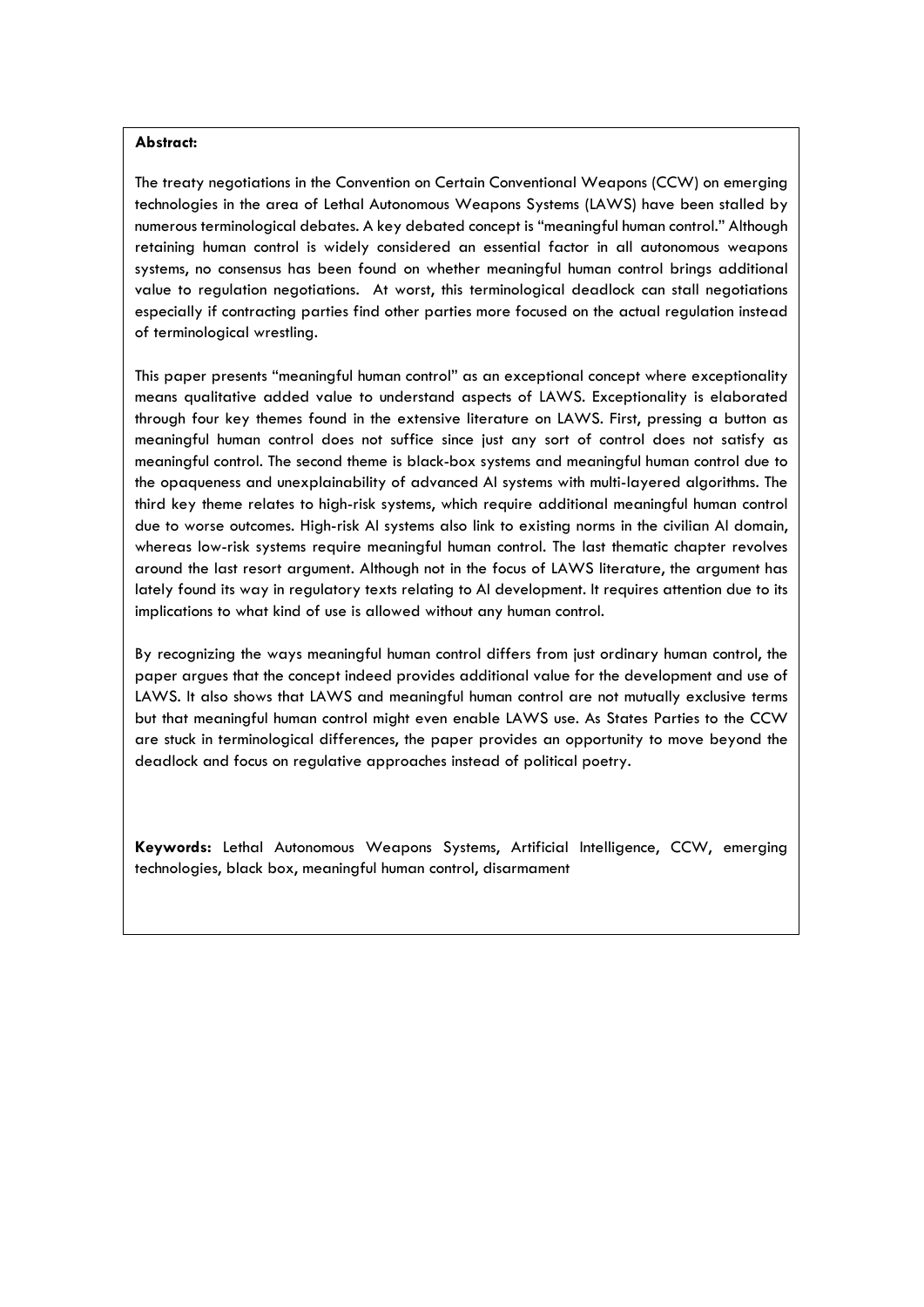# Table of Contents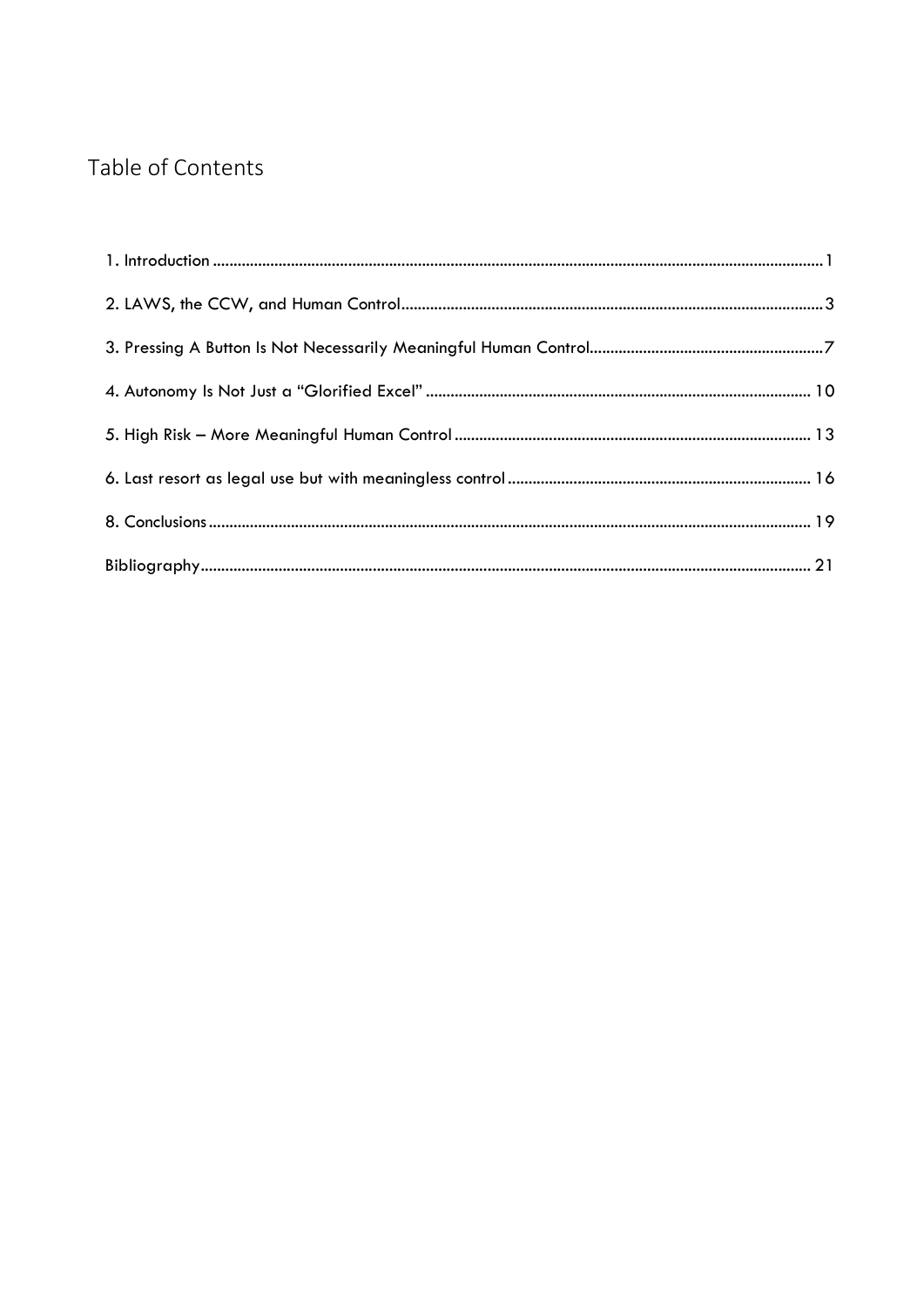#### 1. Introduction

The negotiations for regulation on Lethal Autonomous Weapons Systems (LAWS) have not seen significant progress during the last four years. For many advocates of a ban treaty, the  $6<sup>th</sup>$  Review Conference of the Convention on Certain Conventional Weapons (CCW) in December of 2021 was the last opportunity for the States Parties to the Treaty to take concrete steps towards regulation. The discussions have stalled due to different approaches between States Parties on the key concepts on LAWS. Many proponents for a pre-emptive ban have argued for a tactical change of venue to reach binding regulation. However, it demands a lot of resources and might mean the lack of interest in the process by the major military powers developing LAWS.<sup>1</sup> A treaty without the key actors is still a treaty and has some influence and can create customary international law. Still, it lacks the ability to globally regulate the development and use of a weapons category.

Despite calls to change of venue, many states have vowed to stay in CCW and see it as the best option for future discussions at least for now. However, development of consensus on the key terms of the debate and moving beyond the terminological poetry to focus on the regulation itself in the CCW is becoming all the more important.

One of the key terms in the debate has been meaningful human control, which was initially outlined by an A UK-based NGO Article36, in its 2014 report Key Areas for Debate on Autonomous Weapons Systems. The term has since been one of the most debated terms within CCW. While the States Parties to the negotiations on possible regulation have a widespread agreement on retaining human control over weapons systems, many see human control as insufficient to understand the requirements for the use of autonomous weapons.2 Thus the concept of meaningful human control (MHC) has been used to fill the need for a deeper understanding of what it means to be in control.<sup>3</sup>

There remains little consensus on what exactly would consist as MHC and how it would be different conceptually from human control, which already has been at least latently agreed on – no country

<sup>&</sup>lt;sup>1</sup> In Crunch Time on Killer Robots (2021), Human Rights Watch and International Human Rights Clinic call for a change of forum away from CCW if States are not able to proceed towards regulation on LAWS during the 6<sup>th</sup> RevCon of the CCW.

<sup>2</sup> Reaching Critical Will 2021(a); Human Rights Watch 2020.

<sup>3</sup> On meaningful human control, see, e.g., Bode & Watts 2021; Amoroso & Tamburrini 2021; Methani et. al. 2021; Santoni de Sio & Van den Hoven 2018; Wagner 2021; Horowitz & Scharre 2015.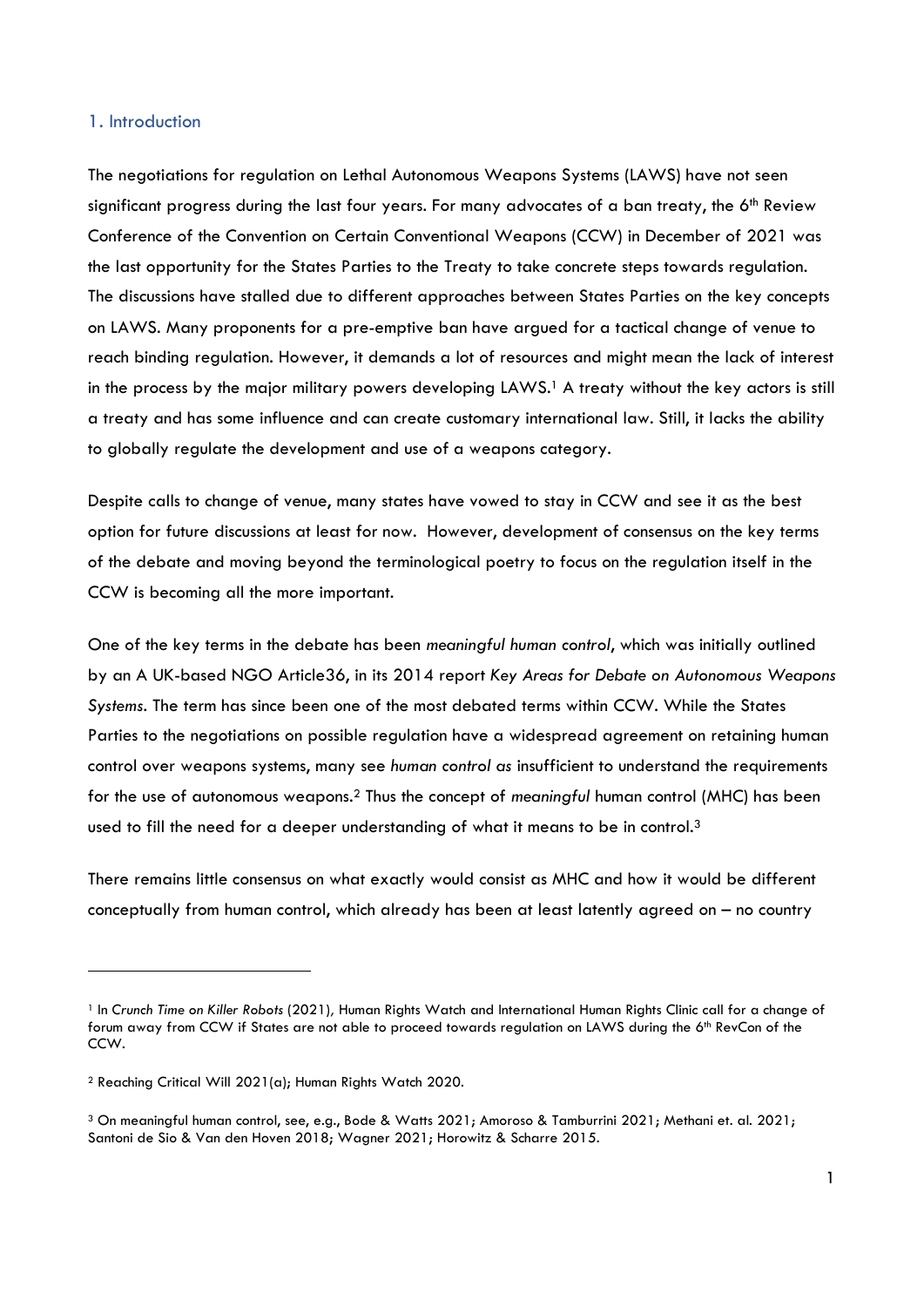has made public calls for weapons completely out of human control. Those calling for MHC argue that the existing IHL does not require enough human control for autonomous weapons systems, and the opponents to regulation argue vice-versa. I claim the concept of meaningful human control brings additional value and understanding to the regulatory discussions, especially if the concept is at least in some rudimentary form accepted instead of continuously challenged. The essay illustrates that despite the dissent amongst states parties to the CCW, the concept of meaningful human control is exceptional and thus a relevant part of the LAWS discussion.

From an extensive literature review on LAWS, four approaches emerge to make the case, through which "exceptional" is understood as additional meaning and value to the treaty discussions. Making a case for added value, the paper aims to push the LAWS discussion beyond the current terminological deadlock by pointing out in each approach how meaningful human control creates a better understanding of human control.

To expand on the argument about the usefulness of meaningful human control as a concept, I will discuss different ways to understand the concept in this essay. The themes emerging from the extensive literature on LAWS are 1) meaningfulness of pressing a button; 2) meaningful control of black-box systems; 3) requirement of meaningful control in high-risk situations; 4) meaningful control in the last resort use of LAWS. These sections work all as individual approaches but tie to each other by following the themes from the previous.

Due to the nature of the themes chosen, the case against exceptionalist military AI development is also made. By addressing civilian applications of AI, I argue for mutual control requirements with military and civilian AI applications. Considering what amount and kind of human control we require in civilian use of AI is noteworthy due to the unique role in the development of AI. With previous big leaps in technology, the military has generally been the inventor, developer, and first user of the given technology. Technologies have then proliferated to the civilian sphere. The private sector primarily drives AI development, and the armies either compete with them or buy innovations popping up in the civilian sphere.4 The turnaround means the norms and regulation in the latter takes the driver's seat instead of being a passive passenger. Some worry regulating military domain application would hamper the civilian industry.<sup>5</sup> It is a two-way street, however, and regulation and

<sup>4</sup> See for example Altmann & Sauer 2017; Scharre 2018; Singer 2009.

<sup>5</sup> The worry of overregulation is apparent in the language used by many, see e.g., UNESCO 2021; European Parliament 2021; US DoD 2018; The White House 2019; BDI 2021.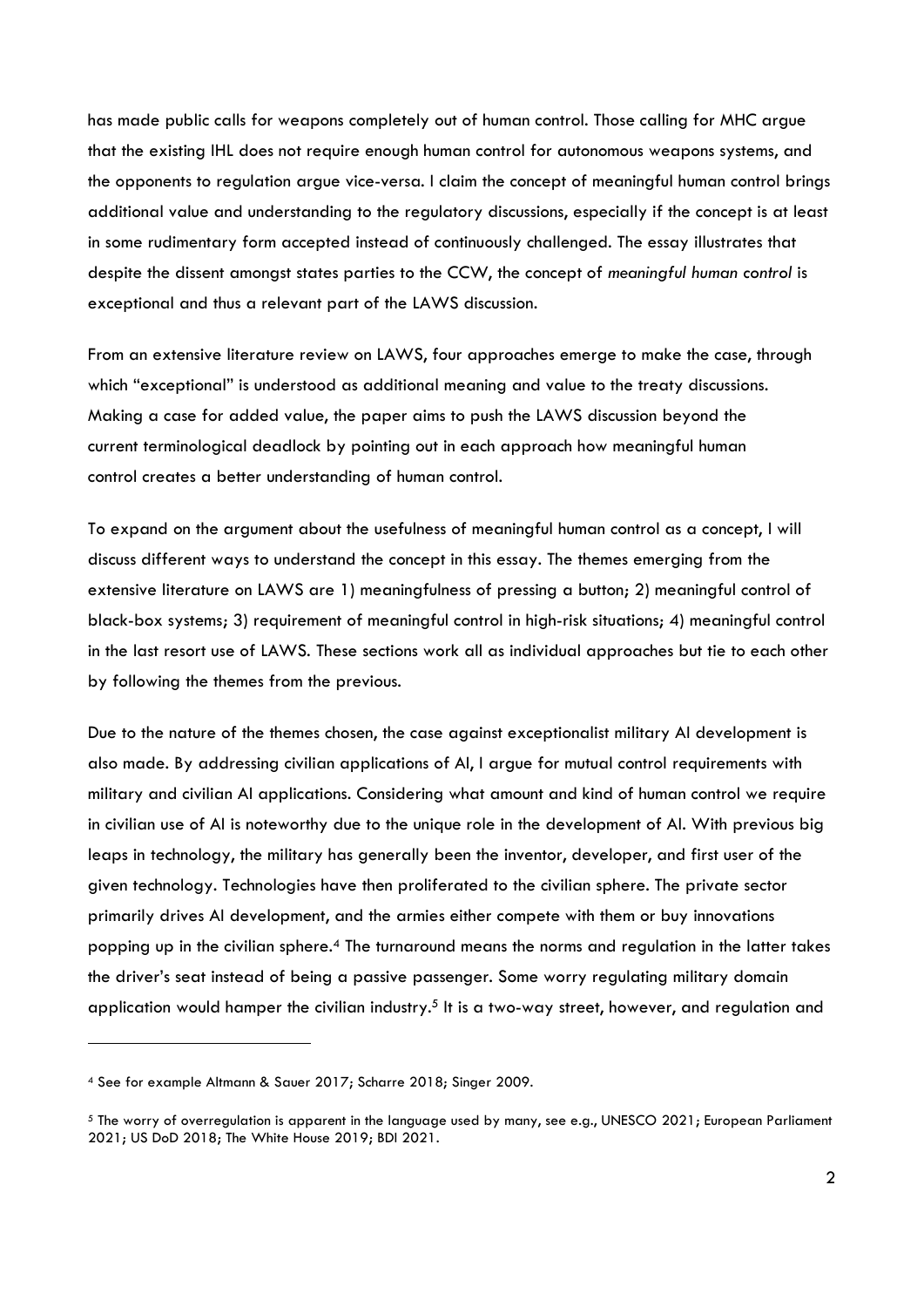requirement for meaningful human control in the other would most likely spill over to the other as well.

Before the thematic approaches, the next chapter briefly introduces LAWS as an emerging topic and the CCW as the forum for treaty negotiations. The chapter brings forth the issue of human control as a concept and meaningful human control as its own unique way to approach the question.

## 2. LAWS, the CCW, and Human Control

LAWS has emerged in the field of international law and international relations relatively recently. It gained broader attention only in the 2010s. In the United Nations, the first mention was made in a report by Special Rapporteur Christopher Heyns to the UNHRC in 2013. 6 Soon after, states, led by France, moved the discussions on autonomous weapons from the UNHRC to CCW, thus framing the topic as a security matter instead of a human rights issue. This move has been seen as surprising as, typically, human rights have been the driving force for disarmament treaties.7 However, the push for regulation and the call for human control has been from the human rights perspective from the start of CCW discussions.<sup>8</sup>

The discussions in the CCW on LAWS started as informal but have been held as formal Group of Governmental Experts (GGE) meetings since 2017. CCW is an umbrella convention for multiple different weapons categories, and new protocols have been added to it under the initial three in 1980. The convention has 125 High Contracting Parties and four signatory states. Decisions are made by consensus, creating issues in matters that divide opinions. Successes, however, are proven to be possible under the CCW protocols, such as banning blinding lasers (Protocol II) or incendiary weapons (Protocol III).<sup>9</sup> The consensus has proved troublesome on LAWS as the States Parties seem not to find enough common ground to advance the discussions towards a legally binding treaty. The

<sup>6</sup> UN (2013), A/HRC/23/47.

<sup>7</sup> Barbe & Babell (2019), 136.

<sup>8</sup> ICRAC 2009; Alston 2011; Human Rights Watch 2012.

<sup>9</sup> CCW Protocols are as follows: I) Non-detectable fragments (1980); II) Mines, Booby Traps and Other Devices (1980); III) Incendiary weapons (1980); IV) Blinding Laser Weapons (1998); V) Unexploded remnants of War (2006).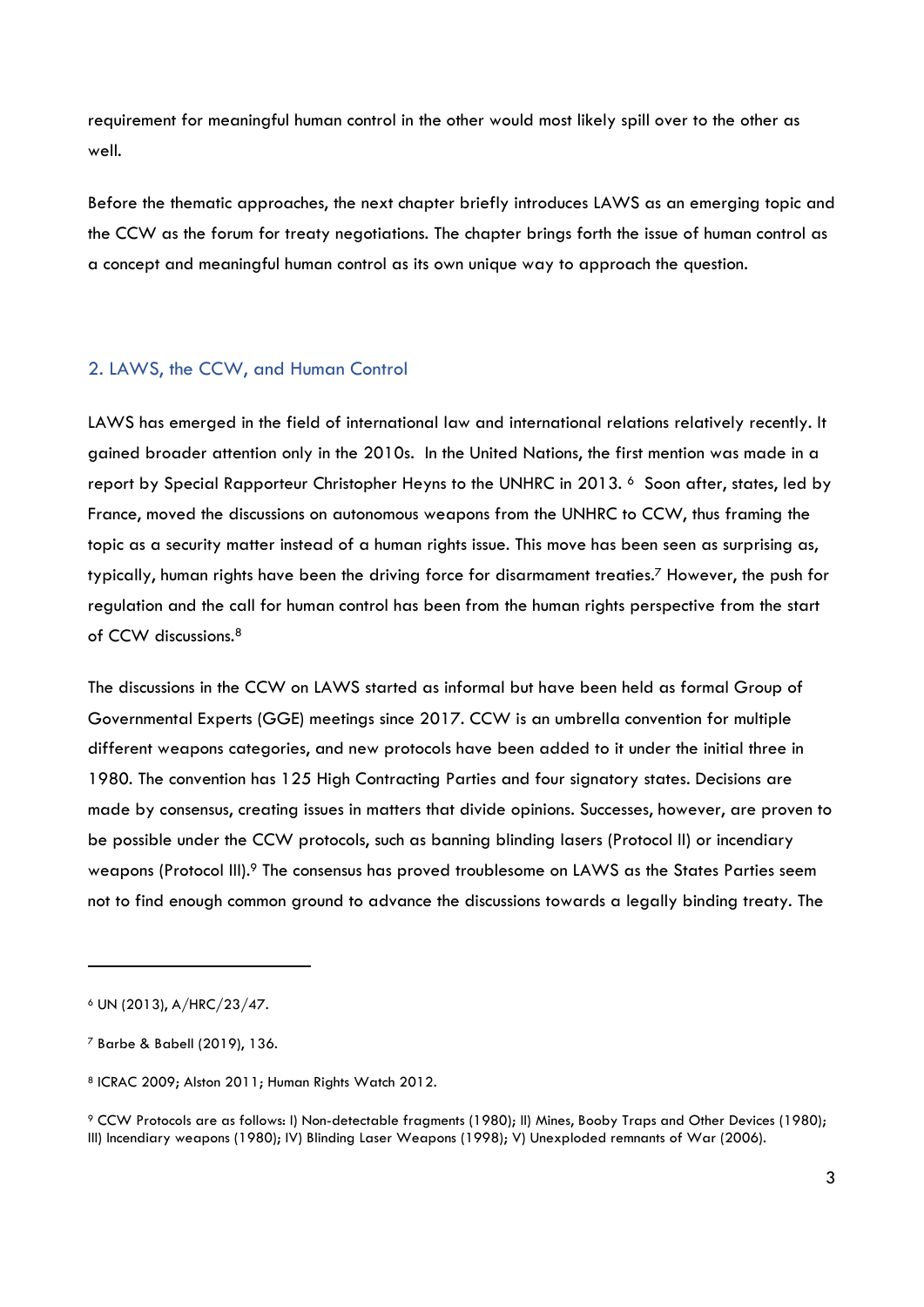most significant milestone so far was the 11 guiding principles, on which the states reached consensus in the Final Report of the CCW GGE in 2019.

Although consensus has not been reached in many essential concepts such as autonomy or what would consist as a weapons system under possible regulation throughout the treaty negotiations in the CCW, a broad agreement on retaining some control over the use of force has been evident. None of the States Parties to the convention have publicly endorsed either development or use of weapons systems entirely out of human control. This view is reflected in the 11 guiding principles on LAWS set out in the Final Report of the CCW GGE in 2019. The principles explicitly state human control in paragraphs:

c) "Human-Machine interaction, which may take various forms and be implemented at various stages of the life cycle of a weapon, should ensure that the potential use of weapons systems based on emerging technologies in the area of lethal autonomous weapons systems complies with applicable international law, in particular IHL. In determining the quality and extent of human-machine interaction, a range of factors should be considered including the operational context, and the characteristics and capabilities of the weapons system as a whole."

#### and

d) "Accountability for developing, deploying and using any emerging weapons system in the framework of the CCW must be ensured in accordance with applicable international law, including through the operation of such systems within a responsible chain of human command and control."<sup>10</sup>

Not being in control is commonly referred to as humans' inability to affect the system's operations after it is activated, or the widely used phrase, out of the loop. The term "loop," commonly shortened term for OODA-loop, refers to a typology of a human being "in," "on," or "out" of the decisionmaking loop (Table 1.)<sup>11</sup>

<sup>&</sup>lt;sup>10</sup> Final report of the CCW GGE on LAWS 2019, CCW/MSP/2019/9 Annex III.

<sup>11</sup> Observe, Orientate, Decide, Act (OODA) was created by US colonel John Boyd during the Korean war (McIntosh 2011).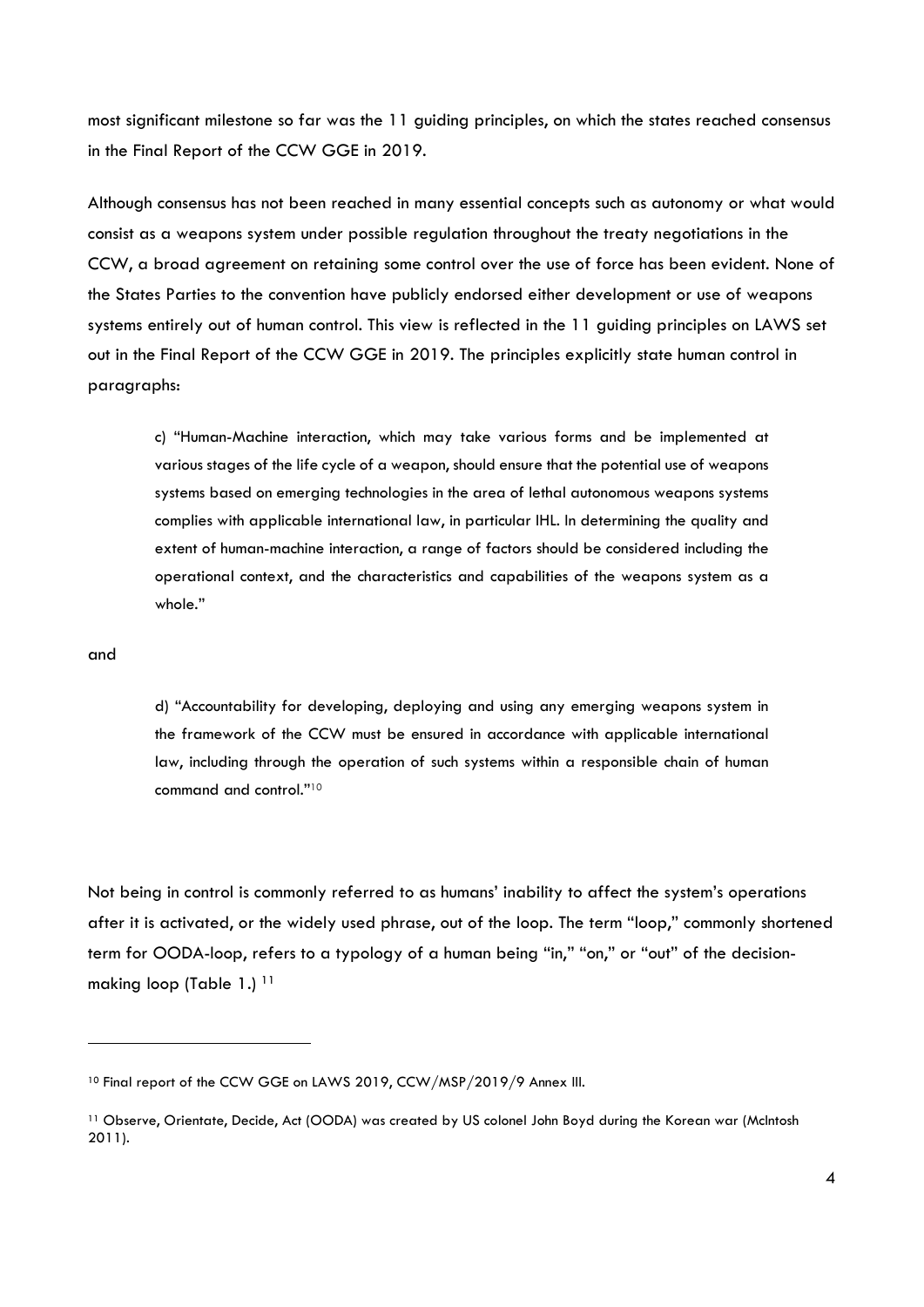

Table 1. Human and the loop. (Illustration by the author).

The consensus ends with the understanding of the role of the human. Human control as a principle sounds good, but the states have differing views on the term for sufficient human control and what the terms would then mean for possible regulation.<sup>12</sup> Instead of meaningful human control, some have chosen to use other terminology such as "appropriate human involvement"13, "meaningful

<sup>&</sup>lt;sup>12</sup> For instance, Russia has claimed meaningful human control merely politicizes the discussion (CCW/GGE.1/2021/WP.1). The United States would like to see 'human control' replaced with "responsible governance" (US statement in the 4<sup>th</sup> meeting of the 3<sup>rd</sup> session of the CCW GGE 2021)

<sup>13</sup> Israel's statement during the 1st meeting of the 3rd session in the CCW GGE.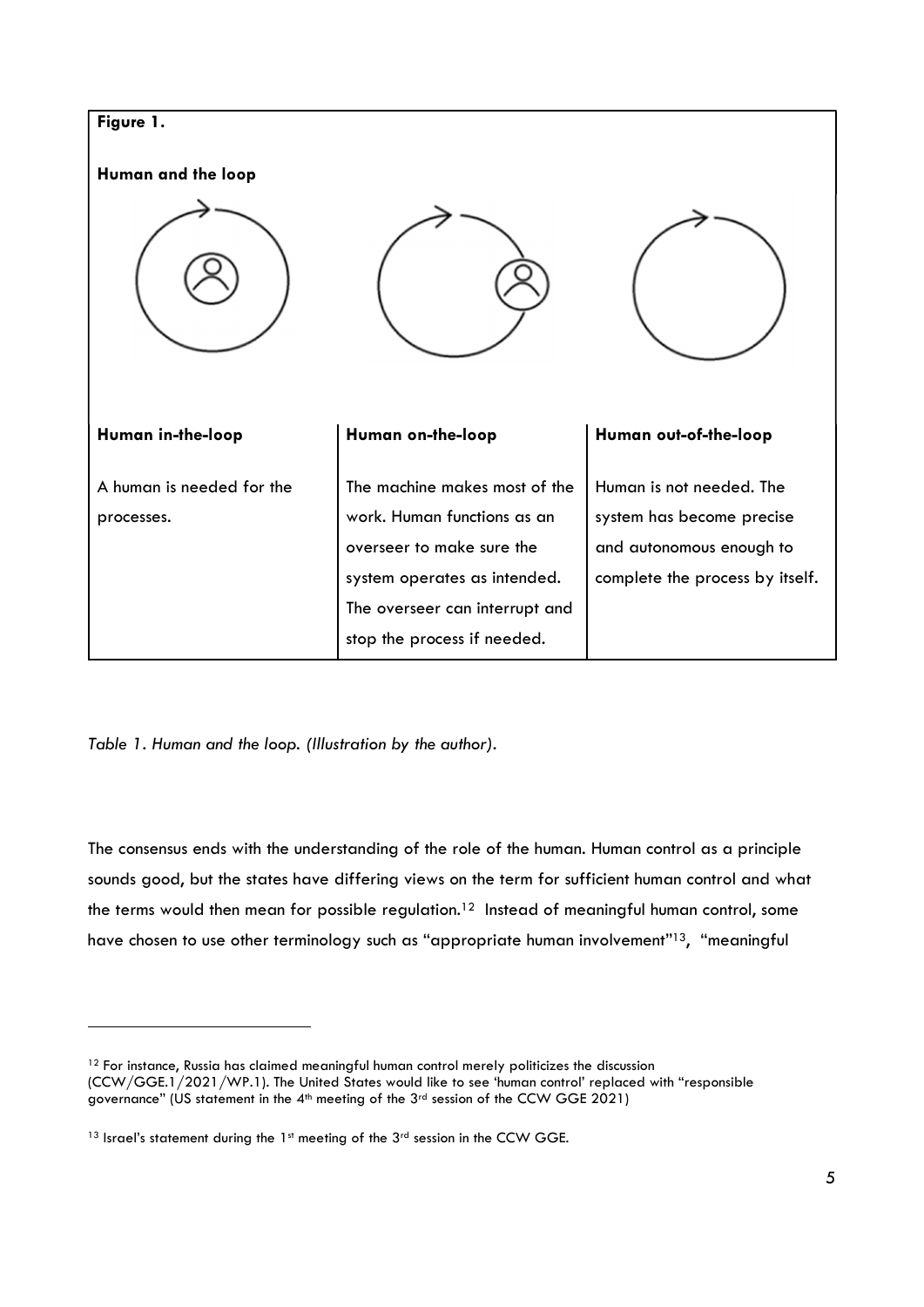human involvement"<sup>14</sup>, or "human-machine-interaction,"<sup>15</sup>. Still, the understanding of these concepts remains essentially the same as all these concepts refer to the role of the human.16 The apparent polyphony is demonstrated in the figure provided in the 2018 Final report of the CCW GGE on the used terms during the discussions (Table 2.). Although the terminology has seen some variations after 2018, the table illustrates the vast differences in the chosen language.

| Maintaining | Substantive                        | Human   | Participation  |
|-------------|------------------------------------|---------|----------------|
| Ensuring    | Meaningful                         |         | Involvement    |
| Exerting    | Appropriate                        |         | Responsibility |
| Preserving  | Sufficient                         |         | Supervision    |
|             | Minimum level of                   |         | Validation     |
|             | Minimum indispensable<br>extent of | Control |                |
|             |                                    |         | Judgment       |
|             |                                    |         | Decision       |

Table 2. The terminology used on human control in the 2018 CCW GGE discussions on LAWS, according to the Final Document submitted by the Chair of CCW GGE on LAWS 2018.

Some states, such as the United States, have argued in their statements to the CCW that using a system with humans entirely out of the loop is not strategically sound. The results from using such a

<sup>14</sup> UK's statement during the 1st meeting of the 3rd meeting in the CCW GGE.

<sup>&</sup>lt;sup>15</sup> Final report of the CCW GGE, CCW/GGE.1/2019/3.

<sup>&</sup>lt;sup>16</sup> Curiously, the briefing paper by Article36 states that "The CCW meeting of experts offers an important opportunity for government delegations to: Reaffirm that meaningful (or sufficient of appropriate) [emphasis added] human control must be exercised over the use of weapons (…)". Thus, making a difference between the terms in the original context makes little to no sense.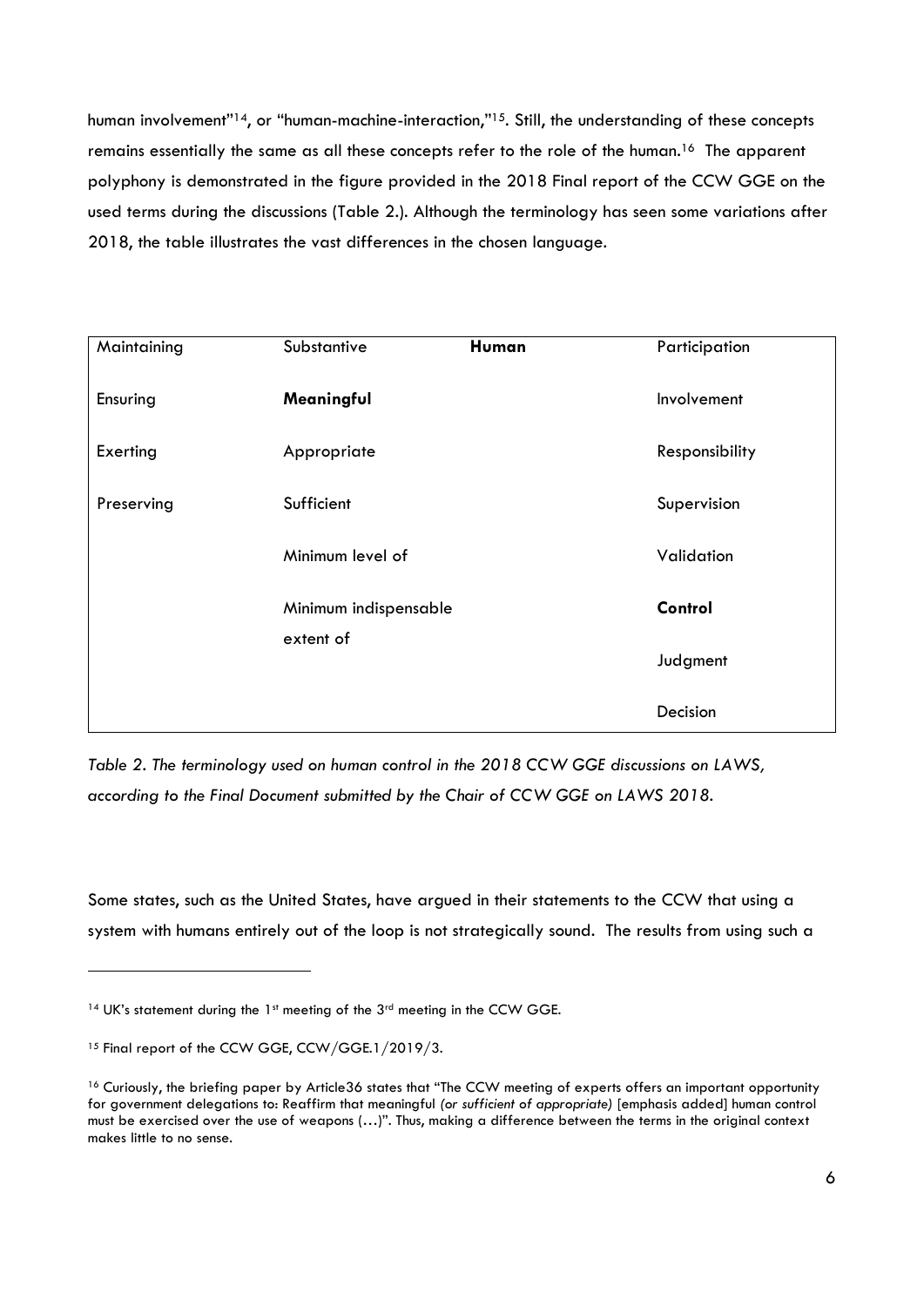system would be unexpected and, thus, indiscriminate in its effects. These sorts of systems are already prohibited by international humanitarian law (IHL).17 The IHL already categorically prohibits intrinsically indiscriminate weapons, and as such, should be a clear cut in the human involvement in the systems. However, it is unclear at which point of the chain of command and use of the system the human control should be applied. Here the ways depart for many of the members of the LAWS discussions. For example, opponents of a legally binding treaty argue that no additional regulation is needed as the mentioned principle in the IHL is sufficient in itself.18 In contrast, some see sufficient human control as someone pressing a button before initiating attacks and some as more in-depth, continuous principle throughout the chain of command and control of military operations.19 This essay shows that merely pressing a button is not enough, and as such, approaches such as the latter are more useful approaches to understand control over LAWS.

Here the concept of meaningful human control provides the next steps. As there are differing views on what constitutes human control, the thematic approaches demonstrate how and why meaningful human control is of exceptional value to LAWS regulation, development, and use by approaching the issue through key themes emergent in the LAWS literature. Using a single term, meaningful human control, we set out a common understanding for the concept and need for human control and move beyond the dispute over semantics. Although MHC and LAWS may seem mutually exclusive, they do not have to be. By focusing on the exceptional and additional value MHC provides, the conclusion is it ensures the legality and morality of LAWS instead of creating a demand for total prohibition of both development and use of them.

## 3. Pressing A Button Is Not Necessarily Meaningful Human Control

As stated, some see the existing codes of conduct for the operation of weapons systems as sufficient for future weapons systems. It is also noteworthy that current legal weapons do not operate outside human control, and a human is in the loop to some extent in all situations. Why would we then need additional requirements for human control for autonomous weapons systems? Meaningful human control embodies the idea that regardless of the automation of any given weapons system, a human

<sup>&</sup>lt;sup>17</sup> ICRC (2021), IHL rule 71. Weapons That are by Nature indiscriminate.

<sup>&</sup>lt;sup>18</sup> Future of Life 2021; Ford 2017; US statement in CCW GGE 28.8.2018.

<sup>19</sup> See e.g., UNIDIR 2020.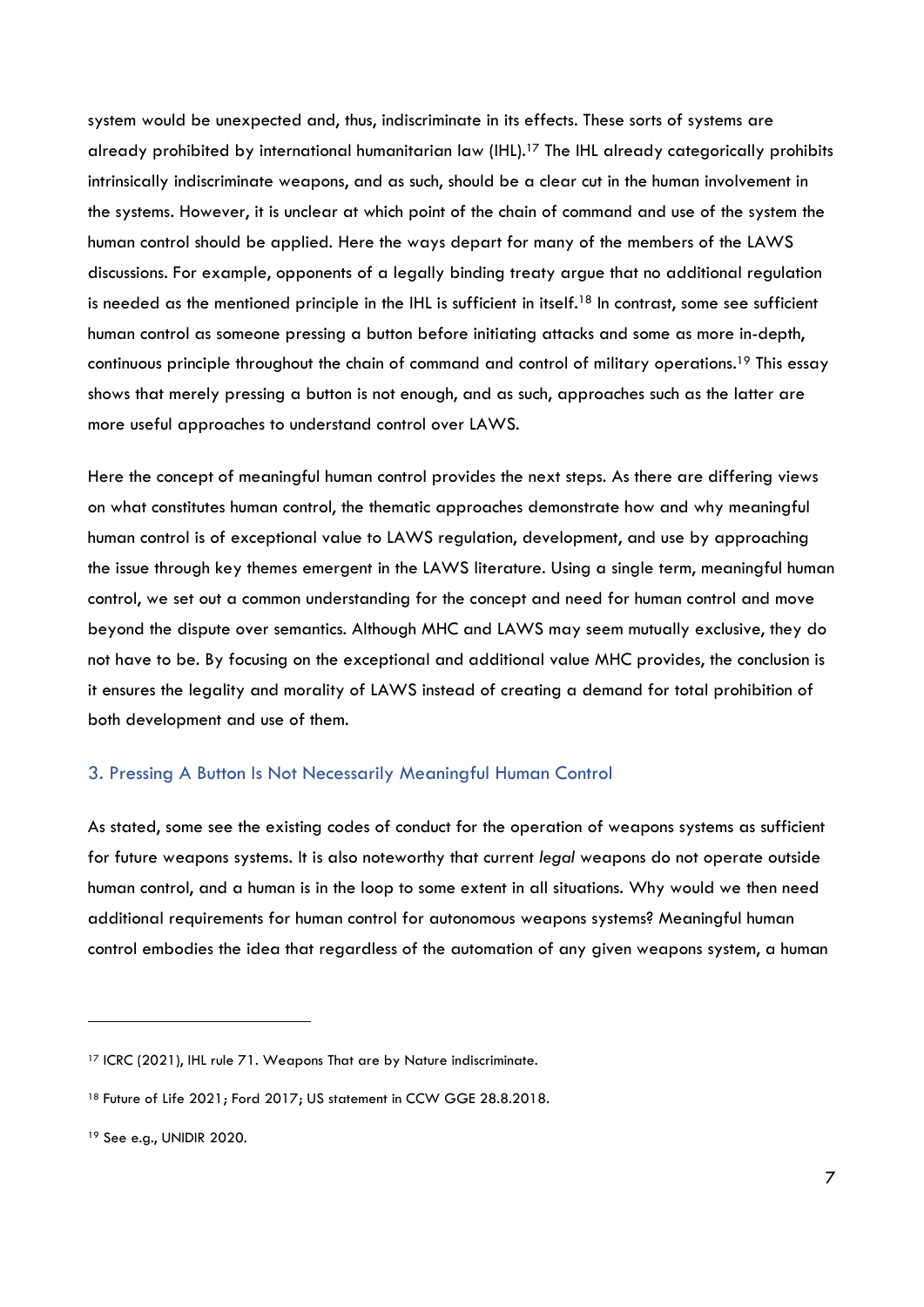must be meaningfully in control of the system. Pressing a button, for example, does meet the requirements for human control but not the requirement of meaningful human control.

For the sake of illustration, let's consider a box with a screen and a system trained to give suggestions for action. The role of a human is to either press the yes or no button when a suggestion pops up on the screen. Here a human decides but has little aside the limited options given by the system. Without providing a reason to doubt the machine's capability, the person in the box would agree with the suggestions. There would be humans in control of the decisions in the example provided, but it is not exactly meaningful, as argued above.

Automation bias is especially relevant since humans tend to trust machines and make the decisions they propose. 20 Good faith may lead to decisions where we do not intervene in the system's actions even when we probably should and had the possibility. Trusting in machines is not a new phenomenon 21 and it makes sense, for instance, while using voice-controlled assistance such as Siri or Alexa, grammar correction software, or translation applications. These examples are straightforward systems working in simple environments. Self-driving cars and airplane autopilots are examples of systems working in more complex environments. Still, there remains a human in the system, and there is always a way to overrule the system's decisions.

Automation bias and false positives have on various occasions proven to cause unfortunate outcomes. A commonly referred case is the US military's shooting down of Iranian civilian aircraft in 1988 due to a recognition error in its AEGIS air defense system, which misidentified the Iran Air Flight 655 as an enemy F-14.22 Cases of misfires and fratricides illustrate the need for more human control than just pressing a yes or no.

The practice in multiple military systems already follows the human and a button protocol—missile defense and radar systems work as described in the box and a button example.23 The argument still stands; it is human control but not meaningful because machines tend to be brittle and erroneous, and

<sup>20</sup> Cummings 2004; UNIDIR 2018.

<sup>&</sup>lt;sup>21</sup> For example, in his book, Singer gives a historical overview of the development of robotics and illustrates the fact we tend to believe robots work as we think we do, although they do not. (Singer 2009, 42-65).

<sup>22</sup> Scharre (2018), 169–170.

<sup>23</sup> Bode & Watts (2021), 26-28.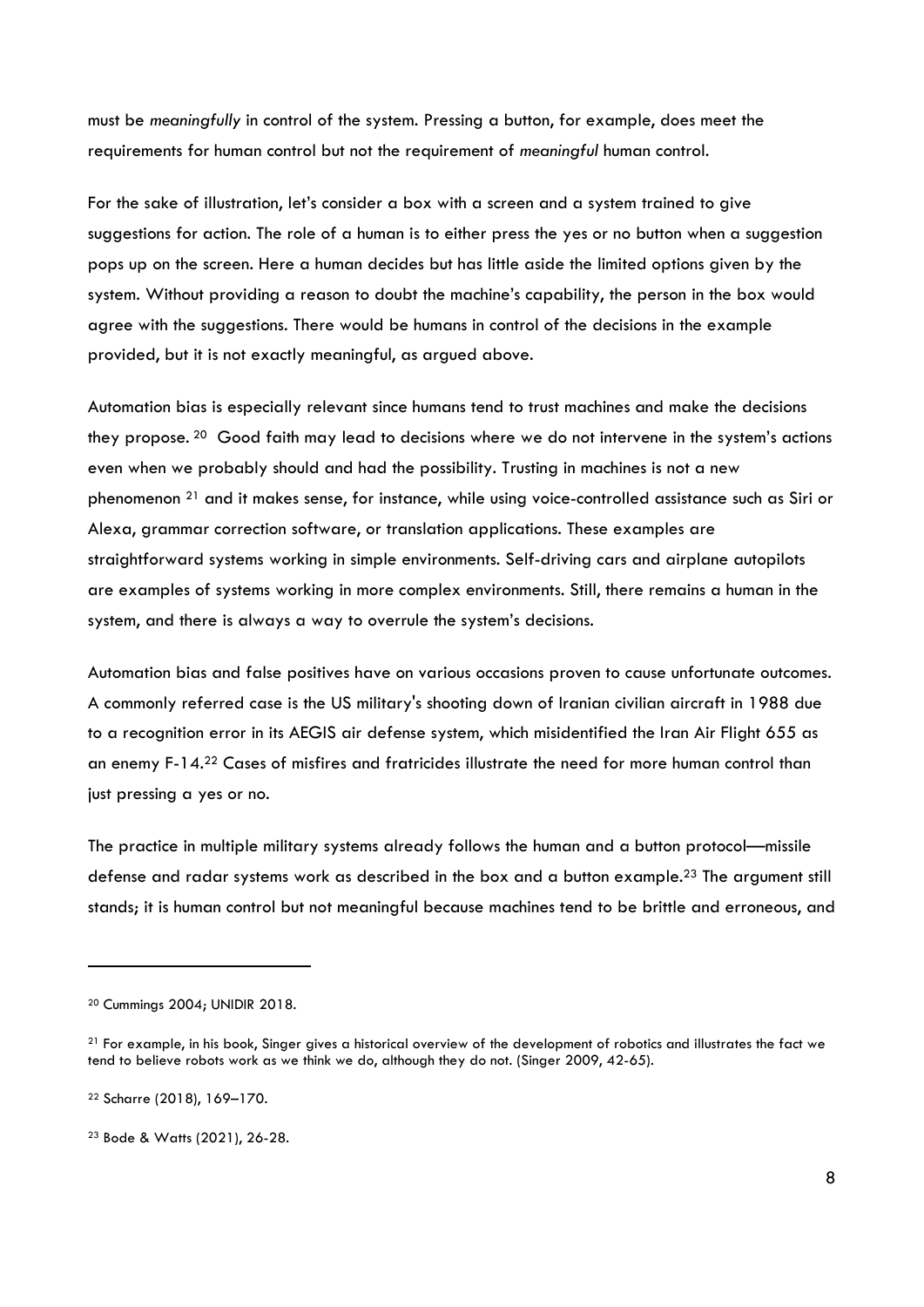we as humans tend to believe the machines. Existing practices of human control in weapons systems have not been an issue for LAWS ban treaty proponents. This view is reflected mainly in the statements by the United States in the CCW.<sup>24</sup> However, it is stated that some existing systems might be in the scope of regulation due to the control question. For instance, existing air and missile defense systems include autonomous functions, thus leading to question of whether they should also be strictly regulated under a LAWS treaty. <sup>25</sup> <sup>26</sup>

Thus, another question arises; should autonomous weapons systems have a higher bar of requirements than existing human-controlled systems? This question is frequently brought up in CCW discussions and other LAWS forums. Humans get tired, have personal biases, and generally are not perfect at anything humans do. Humans don't have a clean track record in the history of war either. Does the control need to be meaningful if the machine/system makes accurate estimates and suggestions without more human control?

If a human in the box makes the right choice 99 times out of 100 and an AI system achieves the same result, it would be difficult to argue against machines doing the same task instead of humans based on the accuracy of decision making. However, the accountability for any accidents resulting from that 1% error marginal cannot be transferred to a machine, whereas a human is responsible for all decisions made, even erroneous ones.  $27$  A human pushing the button is not needed for the sake of securing sufficient results but to ensure a human is in or on the loop and thus legally and ethically responsible for the outcomes. Meaningful human control would implicate the need for sufficient human control to hold a person morally and legally liable when using autonomous weapons systems – not just being part of the loop. As AI-enabled systems are developed to be increasingly complex, they also may become opaque and unexplainable for the user, thus further demanding meaningful control.

<sup>24</sup> For example, see US statements to the CCW 10.4.2018; 26.3.2019.

<sup>25</sup> Bode & Watts 2021: Campaign to Stop Killer Robots 2020.

<sup>&</sup>lt;sup>26</sup> Systems such as South Korea's sentry gun SGR-A1, Israel's Iron Dome and Harpy-drones, and Turkey's Kargu-drones already include many autonomous functions.

<sup>&</sup>lt;sup>27</sup> Majority of States, NGOs, and academics, regardless of their position towards LAWS and a ban treaty, have agreed that the moral or legal accountability or responsibility cannot be transferred to a machine. More on accountability see e.g., ICRC 2021; Crootof 2016; Marquelis 2016; Simpson & Müller 2016; Roff 2014.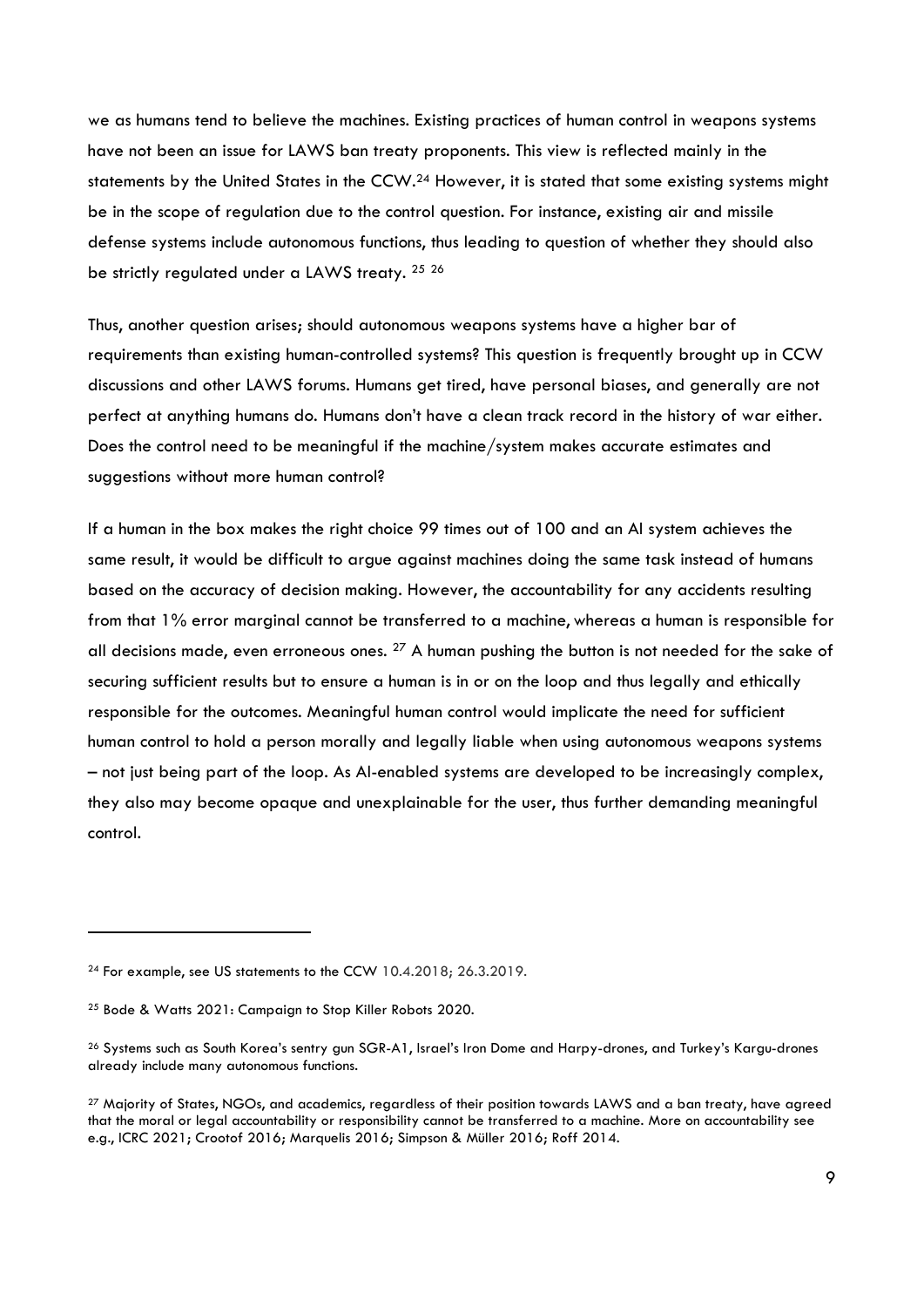#### 4. Autonomy Is Not Just a "Glorified Excel"

Existing weapons systems operate with a reasonably understandable logic, such as pulling a trigger result in the weapon being fired. While some claim that AI is a qualitative leap towards a different operating logic, most share a contrary view that despite the advances in AI, decision-making is still based this the same logic. The decision made by machines can, at least theoretically, be divided into simple "if A, then B" solutions. Even the most complex deep learning systems currently work with deductive reasoning processes, modus ponens, with millions of layers of nuanced "if A, then B".28 In other words, at their essence, these systems are akin to glorified excels with the added ability to crunch numbers. Here two essential avenues open for meaningful human control and machine decision making. First, if the systems follow deductive logical reasoning in their decision-making, in theory, the decision-making trees are explorable and traceable back to origins. The 'glorified excel' understanding diminishes the role of the human as the calculations, like in Excel, could be fully automated with minimal human input. However, a more applicable way to understand autonomous systems is the 'black box' approach which problematizes the transparency of the decision-making tree due to the millions of layers of unknown decisions. This chapter will first elaborate on the concept of autonomous systems as little more than glorified excels. Then it will focus on the black box approach and its advantages of use as a basis of further analysis.

#### Autonomous systems as "glorified Excels"

For some, autonomous systems are little more than "glorified excels" in other words advanced calculations using enormous amounts of data just like a very extensive Excel. There is no explicit requirement for human control in using Excel sheets, although accountants and data analysts work Excels. Some expect accountants to be the first group of people to lose their jobs to AI.29 Though only speculation, the idea of losing our jobs to AI is not far-fetched. Algorithmic decision-making is just calculations based on inputs. Thus, claiming a different need for human control in Excel sheets and in more advanced systems also claims a significant qualitative leap between 'normal' number

<sup>&</sup>lt;sup>28</sup> See e.g., Larson (2021), The Myth of Artificial Intelligence – Why Computers Can't Think the Way We Do.

<sup>&</sup>lt;sup>29</sup> This was brought up by professor Teemu Roos in a short interview between him and I on artificial intelligence and human control. The origin of this claim most likely originates from news of American media organization NPR's calculator, that predicted accountants have around 95% chance to lose their job to AI.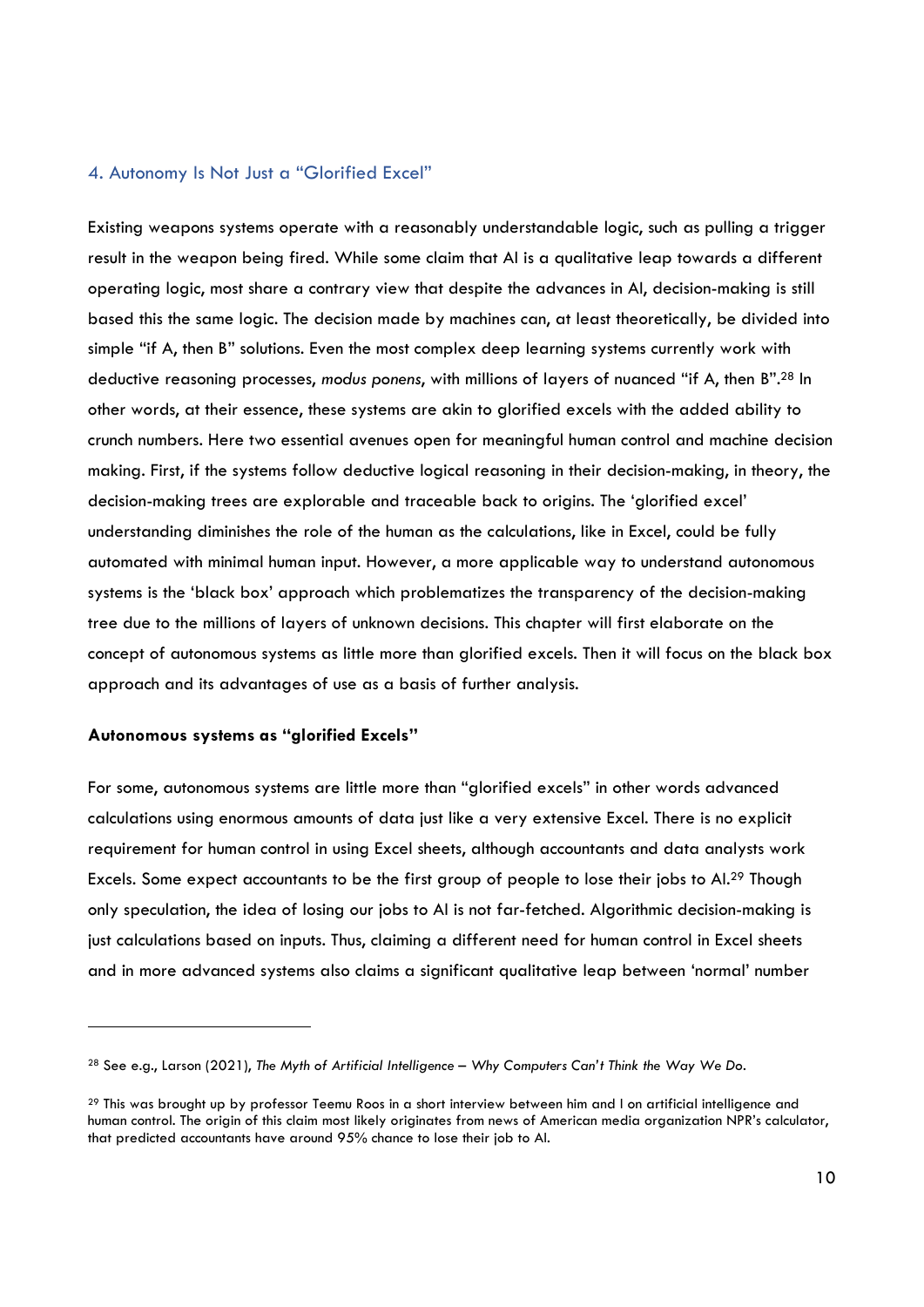crunching and AI number crunching. Although tempting, the claim of a fundamental difference between the two easily slips into a dystopian singularity argument, where AI systems are mystified and often seen as omnipotent as in sci-fi such as Terminator, 2001: Space Odyssey, or the Portal videogame series.

The consideration of possible development trajectories for autonomous weapons systems based on assumptions based on real-life cases with a touch of science fiction is a significant reason for the seemingly large gap between proponents and opponents of the LAWS ban treaty. For example, the discussions in CCW GGE between 2017-2019 saw the dichotomy between the USA and treaty advocates, since the US cleverly called for "real-life examples" of autonomous systems as the basis of the discussion and then continued to be the one giving those real-life examples, as no-one else had the technical capability to do that.<sup>30</sup> Distinguishing between reality and speculation was a useful rhetorical tool to dismiss any additional meaningful human control claims. The divide may be bridged to some extent through enhancing understanding of AI and focusing on practical, current, considerations. Autonomy or autonomous systems would not be seen as otherwise qualitatively different. The "keep control" argumentation would then most likely decrease as well or disappear altogether since it would be strange to require additional meaningful human control in systems that are not any different from existing ones.

Devaluing the need for human control, however, would lead the negotiations in a never-ending stalemate between those who believe IHL is sufficient for LAWS regulation and those who do not. It would also reduce the input of ethicists and other relevant participants and focus the debate solely on legal questions. Claiming that only the legal aspect matters would implicate a claim that the advocates of meaningful human control merely use it as an advocative tool to hinder the discussion and steer it towards something they favor and can take part in. In addition, advanced AI systems require more in-depth understanding and demand for meaningful human control. A common characteristic of advanced AI systems is opaqueness. The opaqueness is commonly referred to as the black box effect, which would then require additional and more meaningful human control.

#### Autonomous systems and the "Black box"

<sup>30</sup> UN 2017, CCW/GGE.1/2017/WP.6; UN 2018, CCW/GGE.2/2018/WP.4; US statement in the CCW GGE 27.3.2019; US statement in the CCW GGE 9.4.2018.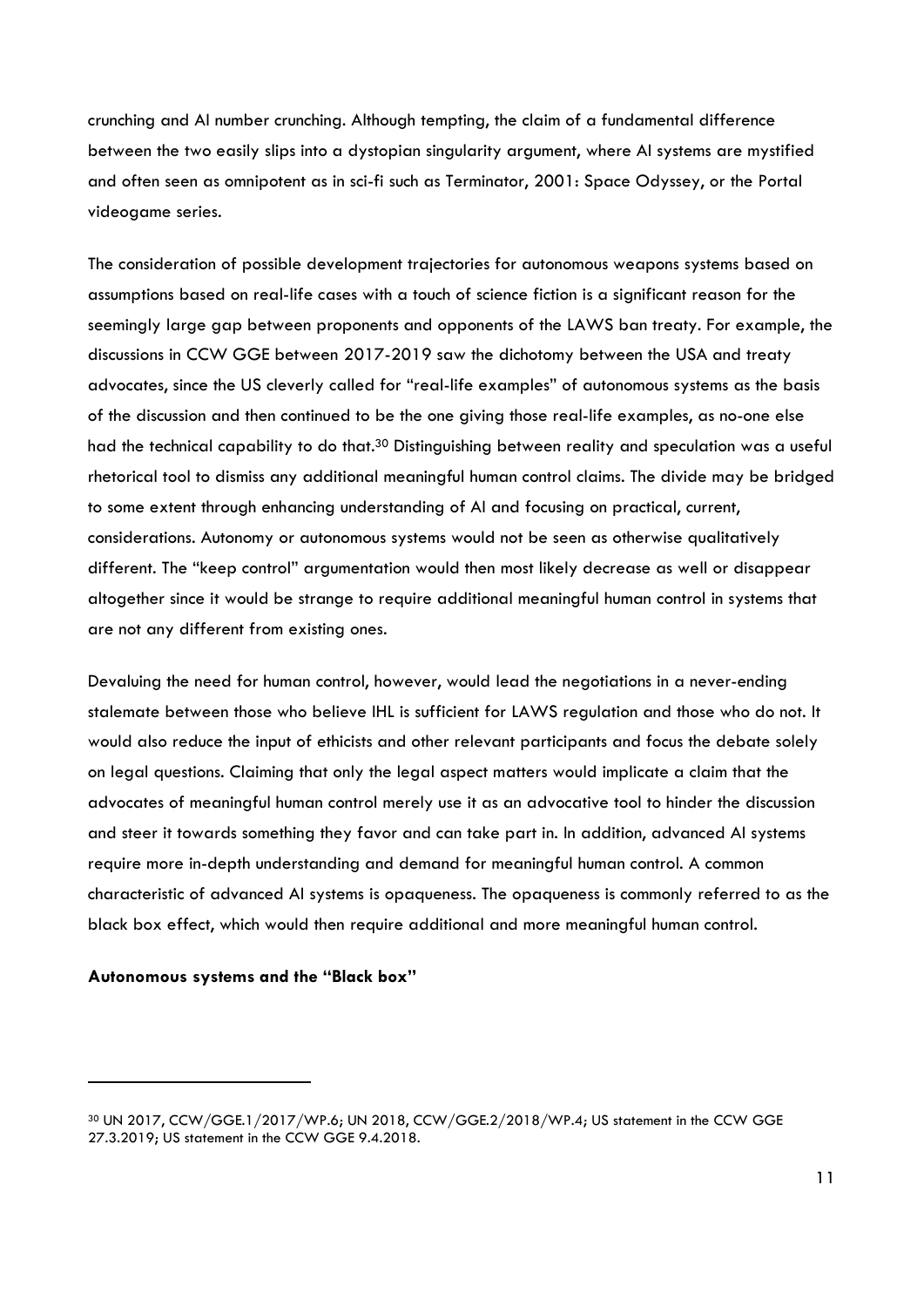When people refer to AI decision-making as being qualitatively different, an issue commonly referred to as the 'black box' comes up. The term is used for the multilayered decision-making tree, from which humans can see the outcomes but from which it is difficult to precisely explain or understand how the machine ends up in that exact outcome.<sup>31</sup> Here meaningful human control brings forth the lack of understanding and explainability of an autonomous system and its stacks of unexplainable layers. The consideration of the "black box" is between the engineering-focused understanding of AI only as calculations and the dystopian understandings of AI having the potential of e.g., achieving consciousness and surpassing human intelligence.

Black box systems are, in the end, calculations and in their very core the same "if A, then B" reasonings. However, the millions of layers of these calculations create opaque systems. With increasing opaqueness, the awareness of the logical reasoning behind outcomes decreases. It is somewhat like the question of human free will; if it would be possible to know and identify all the factors that affect human decision-making, in theory, it would also be possible to know what is going to happen in the future. This deterministic model has been challenged by many, and the idea of not having free will may be disturbing.<sup>32</sup> The same pattern applies to black-box AI systems as well. In the case of AI, there are reasons for the outcomes, but no tools to explain them transparently, thus making it difficult to understand the machine's decision-making. It has been evident in many practical uses of such systems, such as AlphaGo with its unforeseen moves in the game Go, leading to its victory over the human champion.<sup>33</sup> Also, many picture recognition systems end up in their results in quite unexplainable ways.<sup>34</sup>

For these kinds of machines to be meaningfully human-controlled, one precondition could be the technical skill and understanding for the user to operate said systems. As with the "pressing a button" argument, although a human operator would be in or on the loop, without understanding the machine other than "I've read that it works," would not be concise as meaningful human control since the person pressing the button could not explain why something went wrong if it did. Without proficiency in advanced AI and the system in question, the person operating it could also not anticipate the

<sup>31</sup> Holland (2020) makes the distinction between "interpretable" or "transparent" models and "opaque" systems, which are not inherently understandable.

<sup>32</sup> More on free will, see Dilman (1999).

<sup>33</sup> DeepMind (2021).

<sup>34</sup> Scharre (2018), 180–188.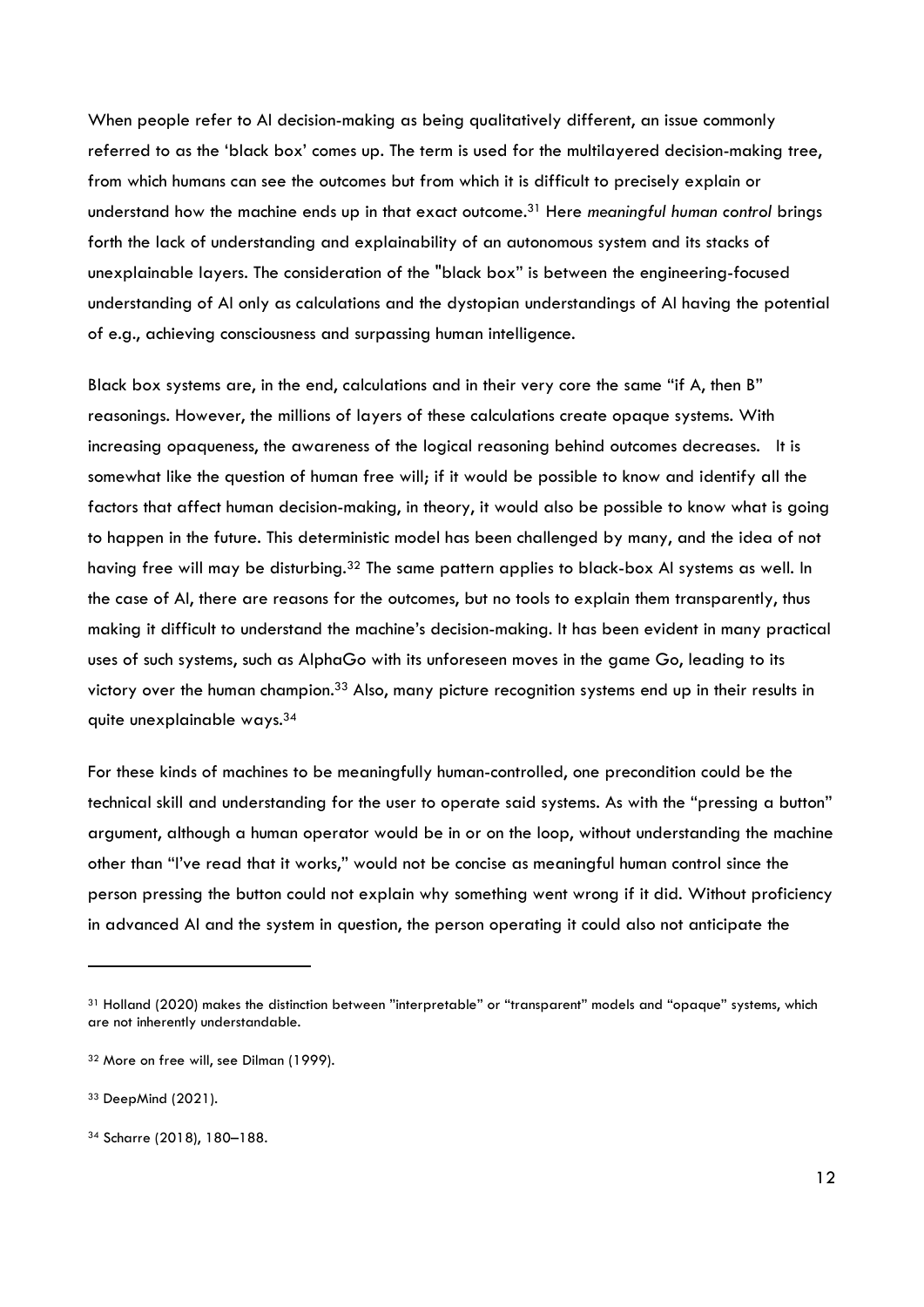system's behavior in surprising situations, thus making it difficult to abort the mission at the earliest moment possible.

To make the issue even more complex, there is a difference between understanding and explaining the machine. In UNIDIR's recent publication on the topic of Black Box, the author Arthur Holland uses a toaster analogy: "most people probably do not know exactly how their toaster works, but they do have a robust mental model of how it turns bread into toast".<sup>35</sup> The analogy vividly explains the difference between the two. Here the call for meaningful human control is not limited to only the end-user of the system but covers the entire command chain for the use of the system. Who should be technically savvy enough to be authorized to use these systems? The soldier during the operation, the commanding officer, the military leadership, or the political leaders allowing the use of force with these systems?

Even with limited understanding of the opaque mechanisms behind meaningful human control could be achieved through a self-explaining AI. For instance, an additional narrow AI to create explanations for the more complex AI. If this is achieved, a deeper look into the combination would be required to ensure it suffices as meaningful human control, as "who watches the watchmen" is not a new phenomenon. However, MHC as a concept would indeed be exceptional and bring additional value to the conversation as clarifying it would create qualitative prerequisites for the development and use of LAWS including some black-box AI to be explainable and understandable. To ensure sufficient control over LAWS, meaningful human control is needed, not just human control. Meaningfulness is, even more, required the more risks are involved in the use of such systems.

# 5. High Risk – More Meaningful Human Control

From the perspective of meaningful human control, the issue with unexplainable and opaque AI systems also relates to the risk involved in using those systems. The question of risk has also been one of the main arguments against the development of LAWS as it might lower the threshold of war <sup>36</sup> or the machines may "go rogue". 37 AI may also be considered too unreliable to be delegated tasks,

<sup>35</sup> Holland (2020), 10.

<sup>36</sup> Kovic 2018; Reaching Critical Will 2021(b).

<sup>37</sup> On the threshold of war and riskless war, see Future of Life 2021; Henriksen & Ringsmose 2015; Human Rights Watch 2015. Kahn 2002.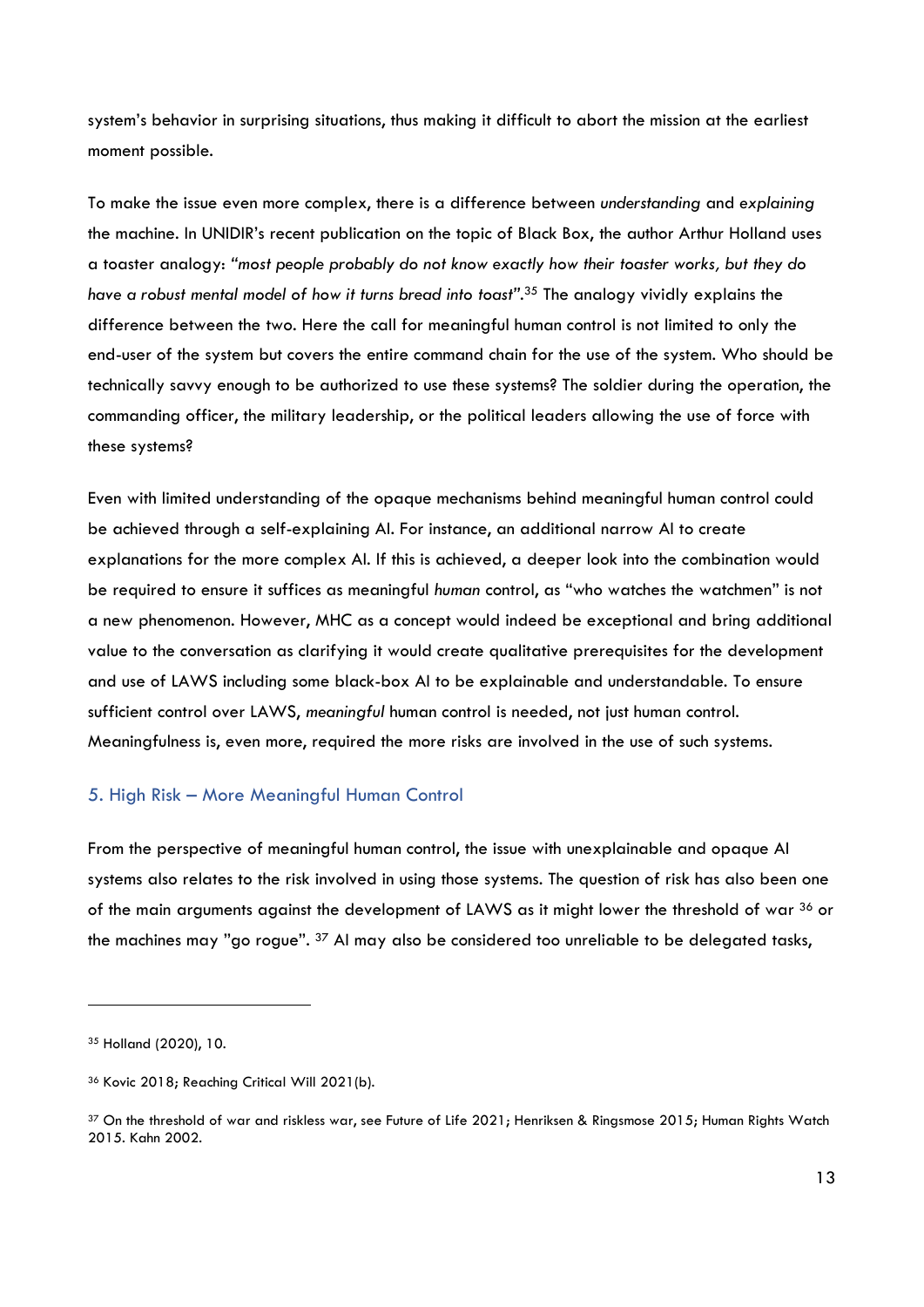especially on the ever-changing battlefield.<sup>38</sup> The last is high relevance for meaningful human control; the moral and legal liability cannot be transferred to humans. Additionally, the systems are unexplainable even in controlled and straightforward environments, let alone in dynamic environments where the objectives are not straightforward, and multitasking is required from the system. To illustrate issues arising even in a simple AI environment, a recent case example from Finland is analyzed.

Finland uses automated decision-making in many instances, such as study grants and taxes. In 2018 a case against the national tax administration was brought up due to an automated system. Annually around 120 000 tax decisions are done by the system without a single human being involved at any point (other than the private person filing their taxes online). It resulted in situations where persons were obliged to pay their taxes twice or were wrongly sent due to notifications and threatened with tax increases. The Deputy Ombudsman went through the cases and ruled the automated procedure of the Finnish Tax Administration was contrary to the Finnish Constitution.

The decision was based on two main factors; first and foremost, the Finnish law requires a human in the loop in the sense that the name and contact information of that human need to be available for each decision. In the automated decision, the contact number was the general service number. The only contact official available was not affiliated with decision-making and thus was not aware of any details. The Deputy Ombudsman ruled it to be against the principles of good public governance to make taxing decisions only based on statistics. The decision also elaborated the algorithms used in the system must be transparent enough for the person using the system (be it the official or the person filing their taxes) to understand it. In addition, the person affected by an unlawful act must have the right to seek recompense from the public authority.<sup>39</sup>

 The example provides one basis for assuming, that civilian legal frameworks and thus socially accepted norms already require a certain amount of human control in the computer. Further, there is an implication that of a robust view of what machines are and are not allowed to do without human control. If humans are unwilling to let automated systems make decisions without human control in the civilian domain, then a similar level of control could be expected to exist in the military environment.

<sup>38</sup> See, e.g., McDougall 2019.

<sup>39</sup> Decision by Finland's Deputy Ombudsman EOAK/3379/2018.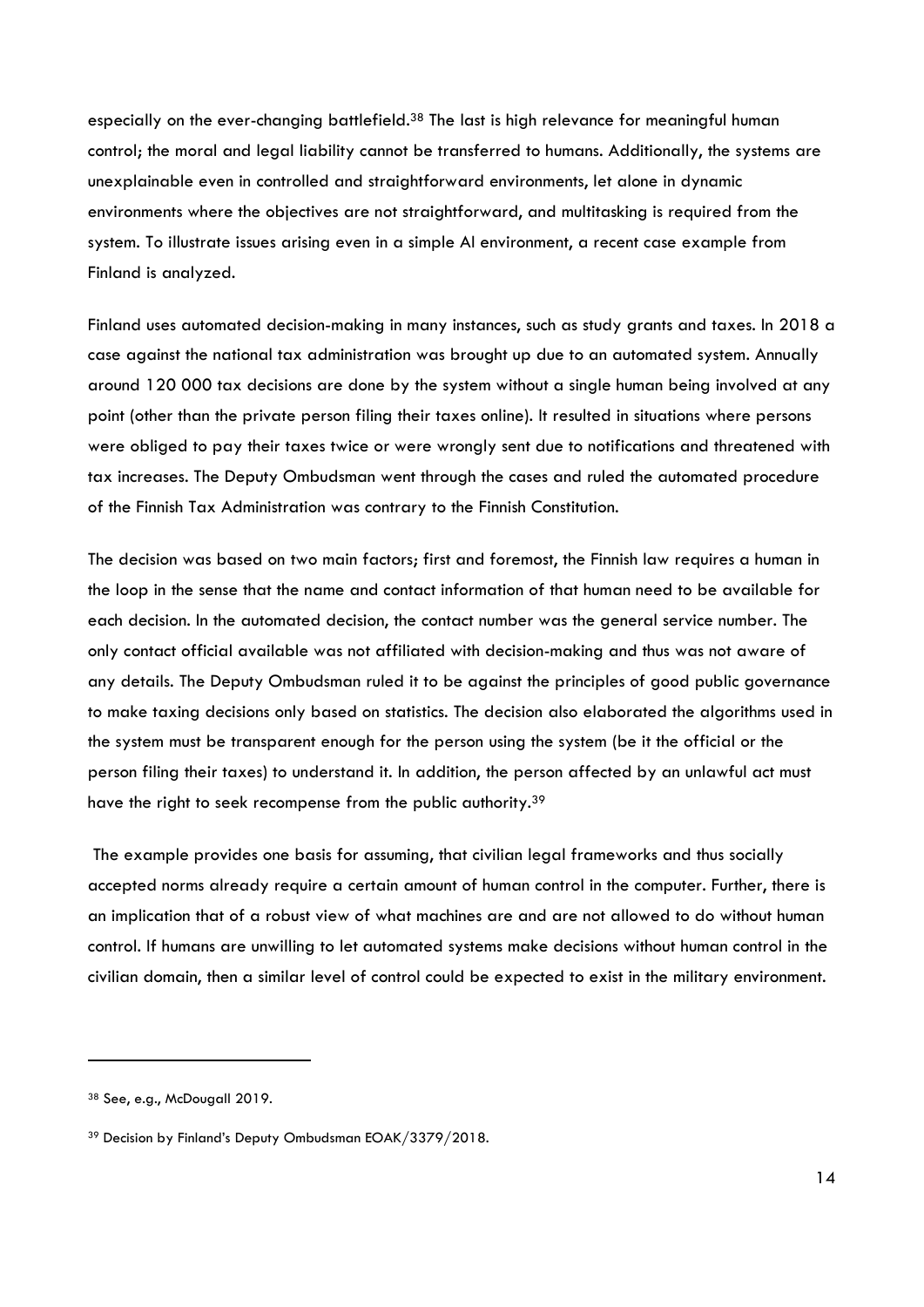Asking for meaningful human control thus does bring additional value because a high threshold of human control for AI in all environments is required.

The military domain, however, makes the need for meaningful human control more apparent. The amount of risk involved in the outcomes sharply distinguishes most civilian and military applications apart. Unlike unfortunate taxing decisions, the decisions to use weapons systems do not only have unlawful but irrevocable consequences as well.<sup>40</sup> For LAWS, the emphasis is for L, as in Lethal. "Ask forgiveness, not permissions" is a poor rule of thumb for waging war with autonomous weapons systems.<sup>41</sup>

What increases the threshold for risk is also the complex environment AI applications would be used in. To begin with, only narrow AIs exist. Narrow AI systems are good in the few tasks they are given in a controlled environment, but they fail in other tasks and in other environments. Systems capable of multitasking, improvising, and working in complex environments are called General AI or Advanced General AI (AGI). Although some expect the eventual dawn of AGI to bring significant benefits, there are no known algorithms for AGI or a clear engineering route there.<sup>42</sup> A narrow AI system becomes brittle if thrown into a dynamic environment. If humans are not okay with AI making decisions on taxation, letting an AI make decisions on the lethal force in complex conflict environments seems strange. The risk for an unwanted outcome is high. The question would then be how could one ensure a tolerable error margin in these complex environments? And how would the risk threshold be assessed?

If these AI systems were to be used to their fullest extent, the risk tolerance at first would seem to have rather strict margins. States would likely need to legitimize their use and positive proof of LAWS decreases the risk of facing bad publicity. The margin for risk tolerance would be adjusted through rigorous research and development, as already claimed by proponents of LAWS in the

<sup>&</sup>lt;sup>40</sup> Many states do not have the same social safety net, and thus even these kinds of automated systems pose actual risks for human wellbeing. For this reason, De Sio and Van den Hoven (2018) make the claim for meaningful human control to be understood in every domain where AI could affect any activity linked to basic human rights such as life, physical integrity or freedom and privacy.

<sup>41</sup> However, it seems this is the way forward for the regulation of autonomous weapons systems, as the big players are not willing to make steps towards any regulation. Thus, the result will most likely be a) no regulation at all, or b) regulation after the development and use, if the operational use proves to be immoral or illegal.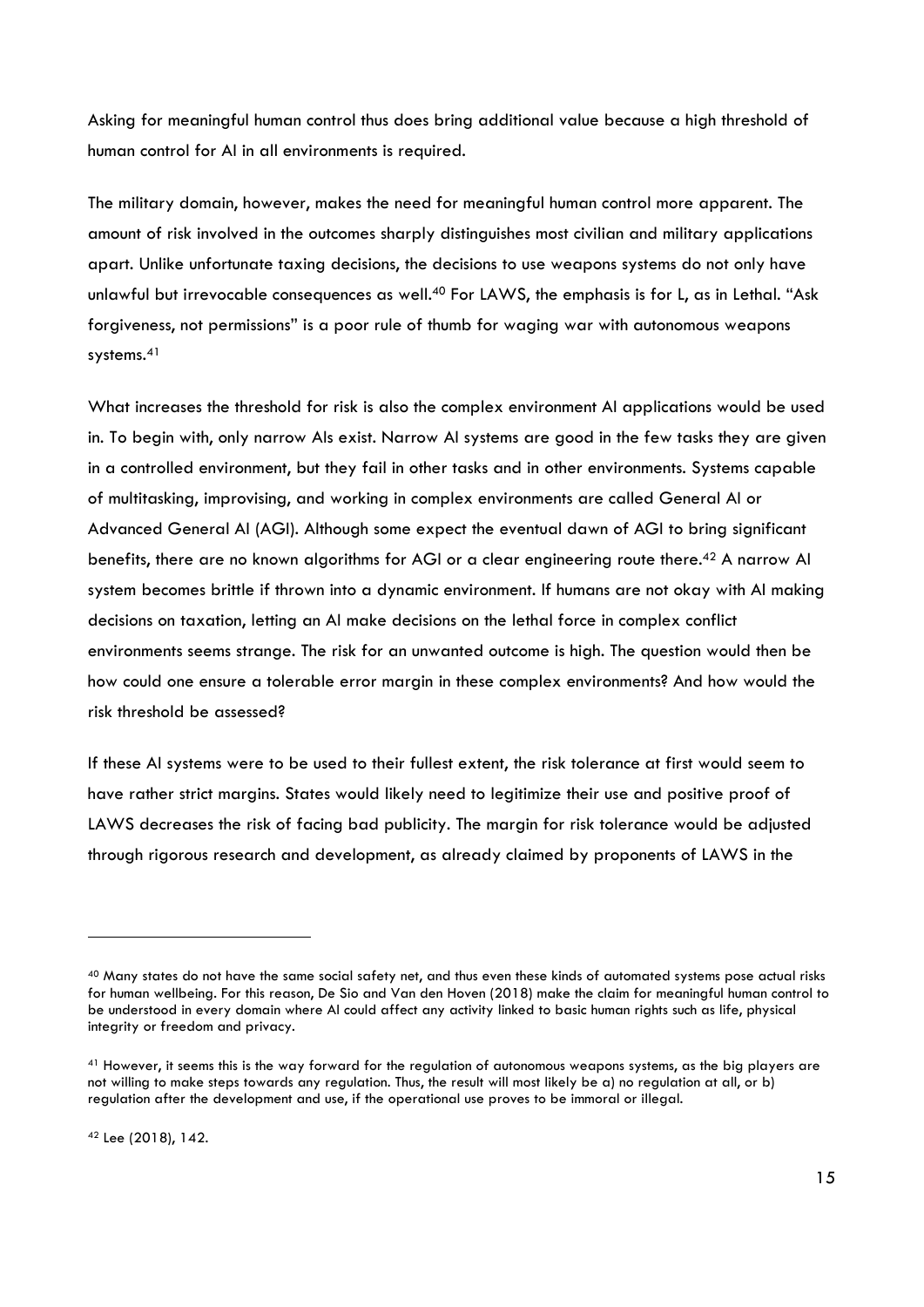CCW GGE so far. As with acquiring any weapons system, the article 36 requirements stay.43 If, however, lethal autonomous weapons systems operate soundly and without unlawful outcomes, the public acceptance of higher risk tolerances is likely to grow with increased trust in the systems.

Thus, calling for meaningful human control preemptively strengthens industrial standards and encourages companies to incorporate the principles in their product design. Enabling this incorporation is necessary especially in view of what some have called the "AI arms race"44, referring to the very quick development of military AI between major military powers such as the United States, Russia, and China. The prospect of a global race to be the new world leader of stateof-the-art war technology makes it tempting to lower the risk threshold of LAWS. It is likely due to other contemporary technological developments in the military sphere, for instance, hypersonic missiles. Increasing speed in warfare is expected. Humans fall behind in the speed of warfare; humans simply cannot compete with AI or hypersonic weapons.

However, developing these systems to stay on par with others makes. Calling for meaningful human control during the regulatory phase of weapons development is necessary, if not almost mandatory. Exceptional situations require exceptional means. Military logic could easily dismiss the calls, but militaries would then face the negative PR for neglecting the obvious calls by the public.

#### 6. Last resort as legal use but with meaningless control

Although in most cases, the use of LAWS can be expected to be relatively mundane, the discussion of the last resort highlights the need to nevertheless develop meaningful human control. Exceptional circumstances often, however, call for exceptional measures. If the situation is bleak, cannot then any means necessary be used? The understanding of the "last resort" is based on the just war theories but applies well also to LAWS, even though analysis is limited. Just war theory and LAWS have been analyzed in some instances 45, but the last resort argument has not been extensively studied in relation to LAWS. However, the concept is especially familiar from the discussion related to other

<sup>43</sup> Article 36 of the Protocol I to the Geneva Conventions: "In the study, development, acquisition or adoption of a new weapon, means or method of warfare, a High Contracting Party is under an obligation to determine whether its employment would, in some or all circumstances, be prohibited by this Protocol or by any other rule of international law applicable to the High Contracting Party."

<sup>44</sup> Roff 2019; Scharre 2019.Geist 2016; Hoffman 2018.

<sup>45</sup> Simpson & Müller 2016.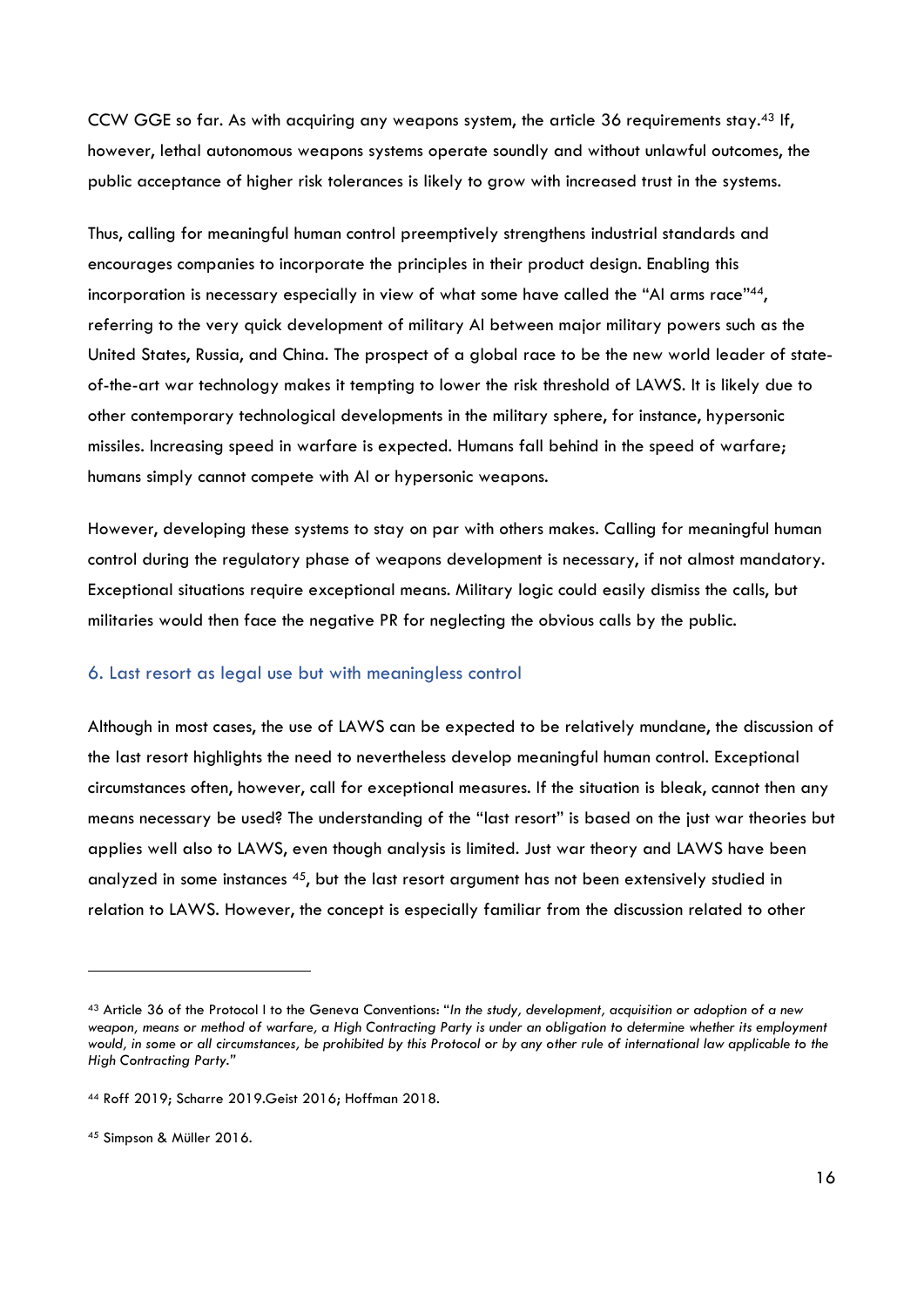weapons classes, where weapons may both be prohibited but also allowed for use in last resortscenarios. As this understanding of qualified prohibition already exists, it would be applied to LAWS where AI-based killing would not be allowed at all or without meaningful human control, except in last resort cases.

The last resort argument, which refers to the means in conflict when other measures fail to bring results and self-defense creates further possibility of analyzing the use of LAWS in times of duress. Pooling last resort and LAWS creates implications on human control, which require attention for two reasons. First, their use as a last resort means they would be allowed to be developed in the first place as using something as a last resort requires the means to use it use in the first place as well. Second, should LAWS regulation be understood in the context of conventional weapons or be treated a specific category in its own right? Choosing either one of these approaches means different things on how we are to understand meaningful human control, as we put different emphasis on the use of different weapon categories.

Last Resort has not been extensively analyzed in LAWS literature, but it was mentioned in the European Parliament's resolution on artificial intelligence:

"The use of lethal autonomous weapon systems raises fundamental ethical and legal questions about the ability of humans to control these systems. Such systems should meet a minimum set of requirements and be used as a last resort [emphasis added]. They should only be considered lawful if they are subject to strict human control" 46.

It is difficult to prove which situations make last resort measures just and are all measures just even in those situations. Allowing the use of LAWS as a last resort thus begs the question of the requirements of keeping control over these systems. An excellent example of questionable last resort measures is the "dead hand mechanic" developed by the Soviets, which is still currently in use in Russia. The "dead hand" assures mutual nuclear destruction in a situation where Russia would be under almost total nuclear annihilation and there would be no one to press the launch button, hence the "dead hand". These kinds of systems can be effective deterrence systems. Making others aware of the system also moves responsibility to others as their action will lead to the activation of the system. There is no human in this loop, and hence no meaningful control but simultaneously the system is only

46 EU (2020).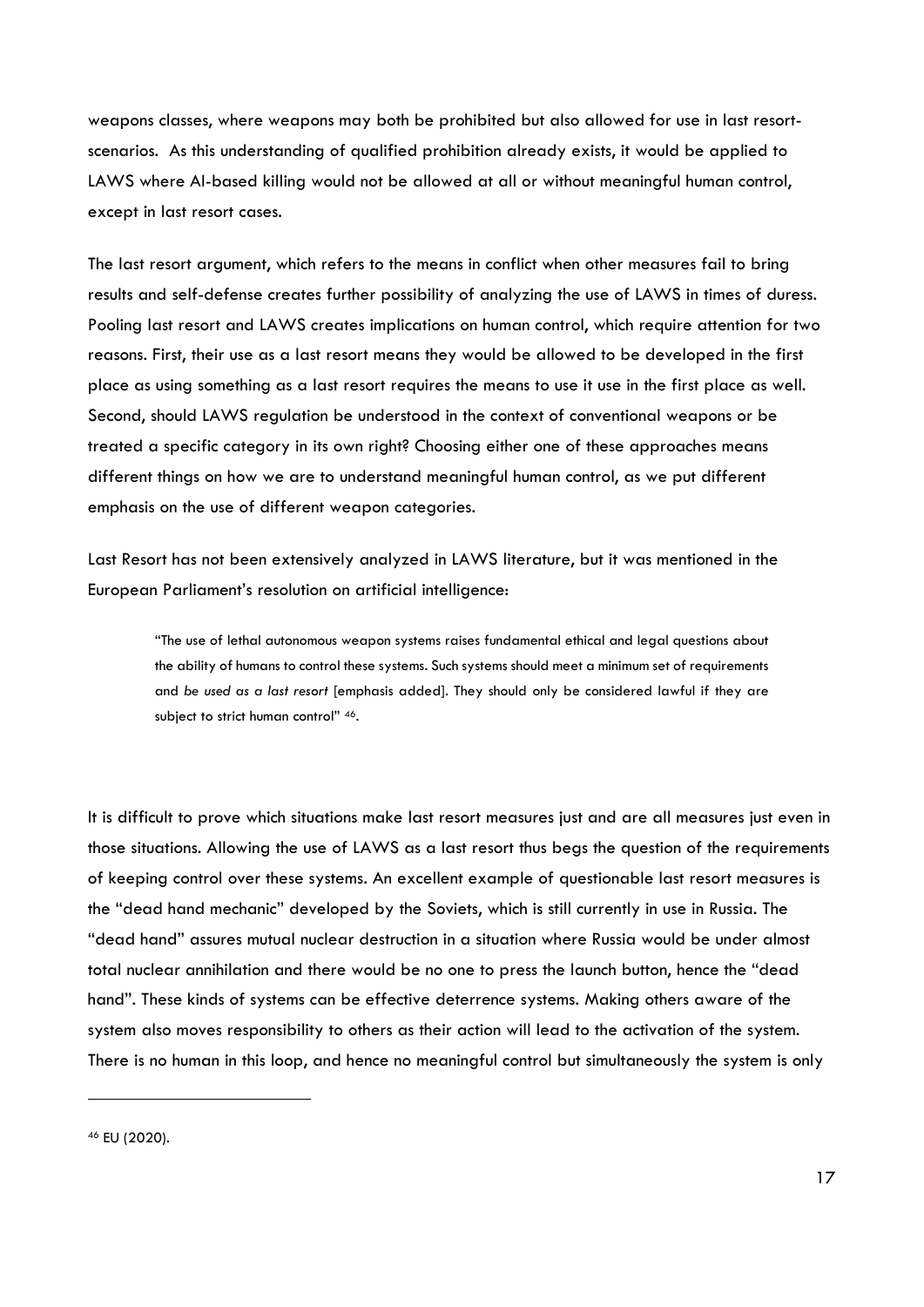to be used in the extremely exceptional circumstance of near annihilation. However, without a proper last-resort situation, an all-out uncontrolled nuclear launch would be inherently mala in se. A LAWS with the same function should then include an on-off switch between meaningfully controlled use and uncontrolled use. Developing a useful, properly working uncontrolled system, however, would imply developing one should be allowed in the first place. By default, it would mean, in addition, that meaningful human control would not be needed in all cases where LAWS is used.

Trying to articulate the boundaries of last resort situations at this time of LAWS regulation is difficult and thus excluded from the negotiations. The attempt to create a threshold for last resort used for LAWS would just add another dimension to the same conversation. Also, last resorts are always exceptional and thus open for interpretation on a case-by-case basis. As with any regulatory language, it should be concise instead of subject to interpretation. Using clauses such as a last resort, the European Parliament leaves gates open for loopholes. Loopholes, however, are dangerous as they leave the door open for those not interested in an international regulation regime. If the aim is to create binding regulation for the development and use of LAWS or a total prohibition of either, no loopholes should be left. Requirement for meaningful human control would null the possibility of last resort use and thus close the loophole left by last resort arguments.

Creating parallels between existing and new weapons systems could help the regulatory framework to use previously accepted language. Out of the existing weapons, however, so far, the discussions on LAWS have seen parallels drawn mostly between LAWS and landmines due to their innate nature of autonomously 'choosing' their targets. The similarities are also evident in the advocacy campaigning as they use the same methods in the LAWS campaign as was used in the discussions leading up to the drafting and signing of the Ottawa treaty back in 1997.47 If, however, LAWS should be treated in their own specific category, the approach and the understanding of the need for human control will need to be reformulated.

Considerations related to other weapons classes and the last resort argument may further strengthen the understanding of LAWS, as military AI development has already been called the next revolution in military affairs after nuclear weapons. However, a last resort or deterrence arguments have not been used in the CCW GGE meetings to defend LAWS although there is the political will to do so, as proven by the Parliament resolution. Further developing the concept of meaningful human control in

<sup>47</sup> Cottrell 2009.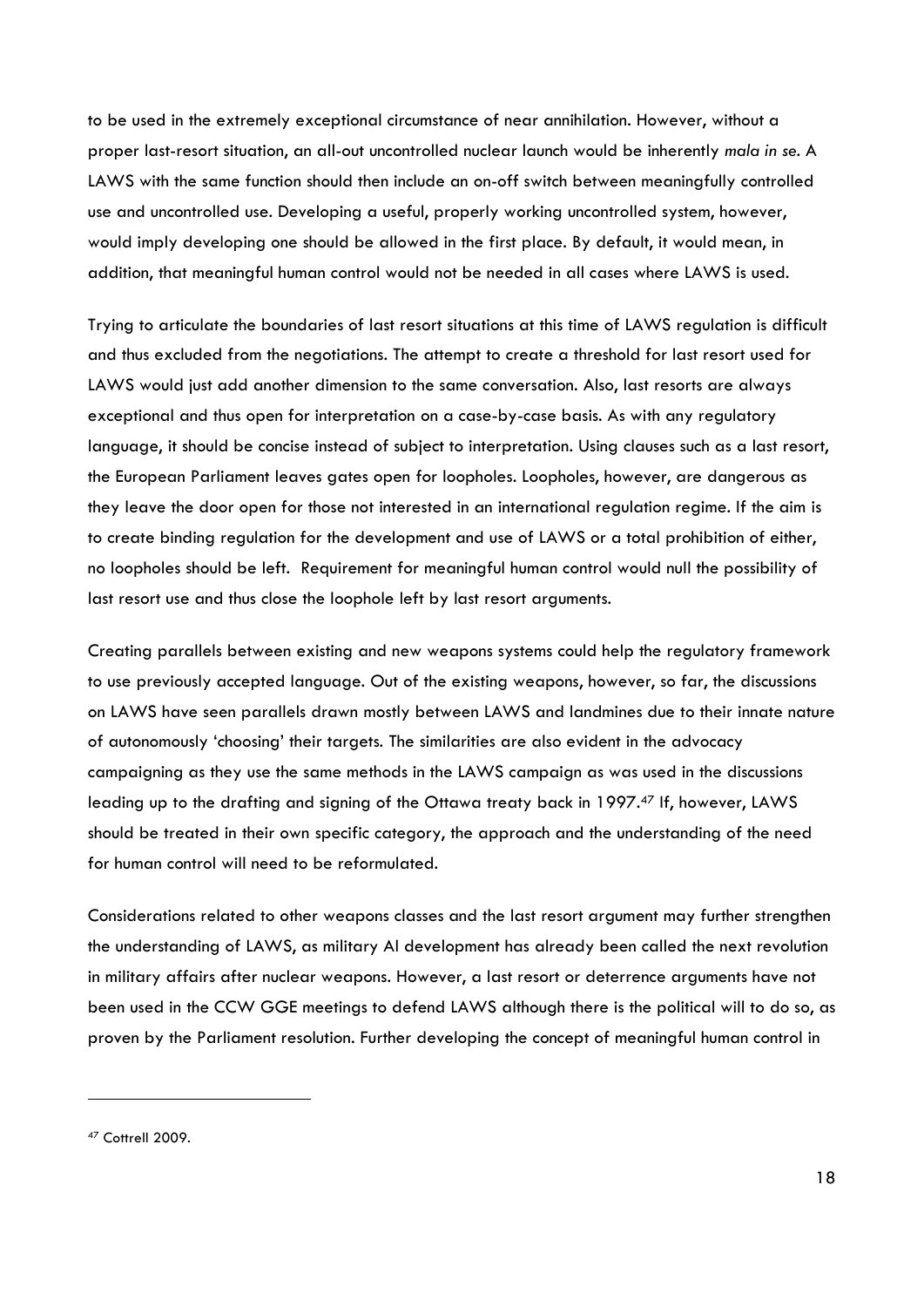the context of the newly elevated LAWS brings forward another question. If the approval of the use of LAWS is that of nuclear weapons, the same requirements should apply for both. Thus, asking for meaningful human control – or 'strict human control' as worded in the resolution – for LAWS would imply the same kind of requirement forother weapons classes as well. If meaningful human control is solely required from LAWS but not other weapons classes, there is a danger of creating contradictory incentives for weapons development and the classification of AI-assisted weapons as other kinds of weapons. The concept of meaningful human control is thus an exceptional approach in the last resort argument.

#### 8. Conclusions

The exploration of meaningful human control through the thematic approaches has reinforced the argument that meaningful human control (MHC) as a term brings additional value to the understanding of LAWS and its regulation. Albeit meaningful has different connotations and must be implemented on a case-by-case basis, the concept itself should be accepted. The exceptionality shines especially in the operational context of LAWS, as the contemporary practice of human control in weapons systems does not adequately satisfy the need for meaningful human control. Pressing a button requires additional measures to be taken for the control to be truly meaningful. Human control by itself may be regarded as sufficient for legal liability but does not meet the criteria for moral liability. MHC is also required for the satisfactory use of advanced AI systems, which are opaque, unexplainable, or have other black box characteristics. If LAWS instead are explainable and are not black boxes, MHC is not required. As military applications of autonomous AI inherently have a higher risk for irrevocable outcomes, is MHC essentially needed. The sentiment is further cemented by norms for AI use and human involvement in the civilian sphere, where human is required in the loop. Military applications of AI should not be allowed to have an exceptional status. Regarding the last resort use of LAWS, elevating them to the level of nuclear weapons should be done with caution, since it might exempt LAWS from all regulations. Accepting MHC for the development and use of LAWS would assure increasing autonomy in weapons systems does not create another mutually assured destruction deterrence structure already in place by nuclear weapons. MHC instead elevates LAWS above nuclear weapons due to the additional human involvement required even in last-resort situations.

Being exceptional, however, does not mean LAWS and MHC are mutually exclusive. The use of LAWS, if proven to be capable of adhering to the IHL, only moves the requirement of MHC up the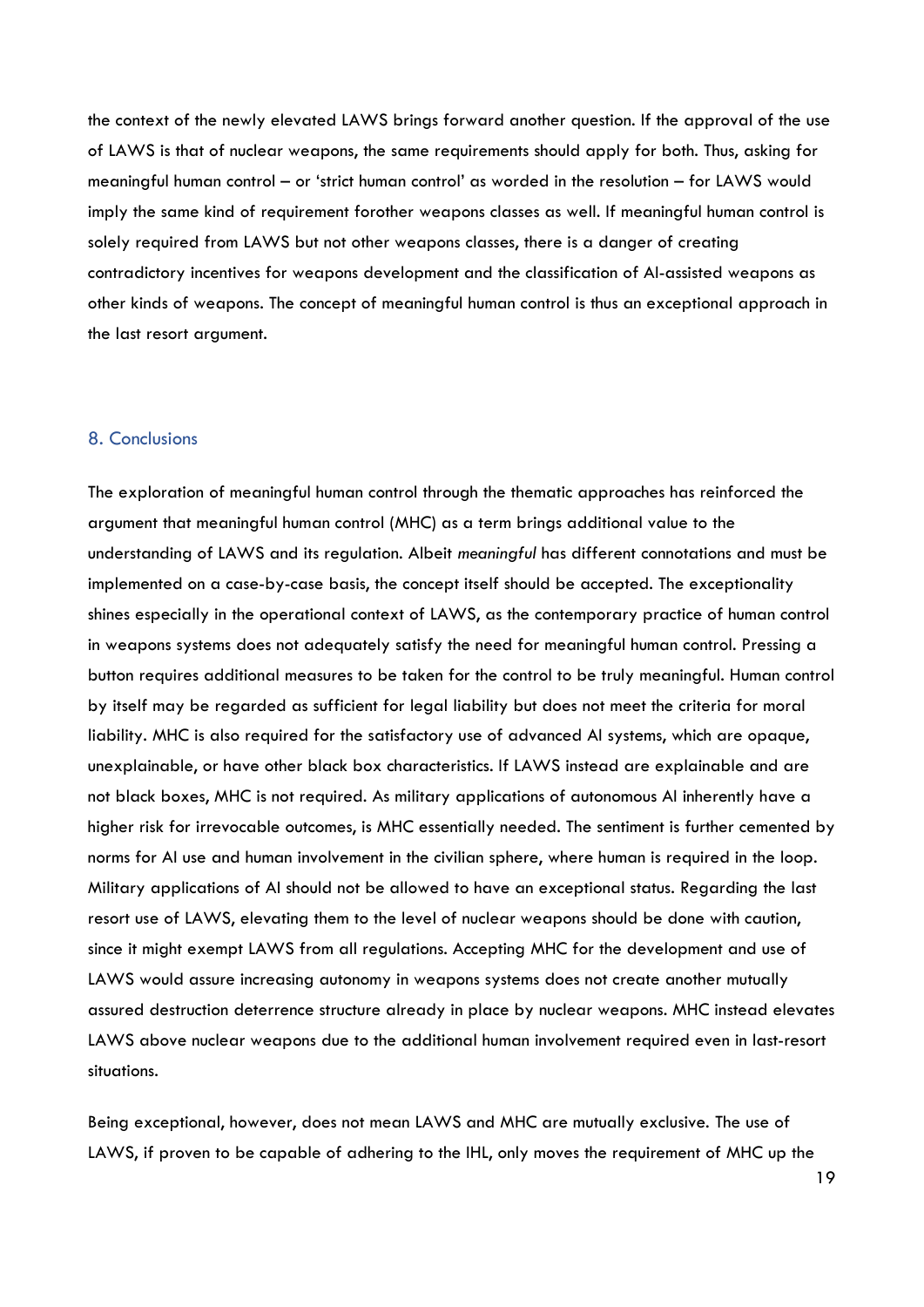command chain from the field operations. Here the direct impacts of human control are not significant, but the meaningfulness of the decision-making process leads to the activation and use of an autonomous weapons system. As LAWS is claimed to have revolutionary effects on warfare, new codes of conduct are needed regardless. Thus, MHC assures the kill chains are adequately reevaluated for these new weapons systems.

By taking the direction proposed above, additional human control would not hamper the development of autonomous systems. It also pleases those worrying if international regulation has adverse effects on civilian AI development. Thus, a way for shared understanding and applicability of MHC in the treaty negotiations is made possible. Accepting autonomy to be developed and used but asking for more control for weapons systems in the kill chain makes MHC exceptional. It creates the need for additional clarification and reworked codes of conduct and operational principles for the military.

Following the argument put forward in this paper, the States Parties to the CCW focusing on practical steps such as articulating MHC in all parts of the command chain, creating explainable and understandable AI's, and avoiding creating loopholes such as last resort use in any regulatory texts on AI, are able to create new avenues for stronger regulation.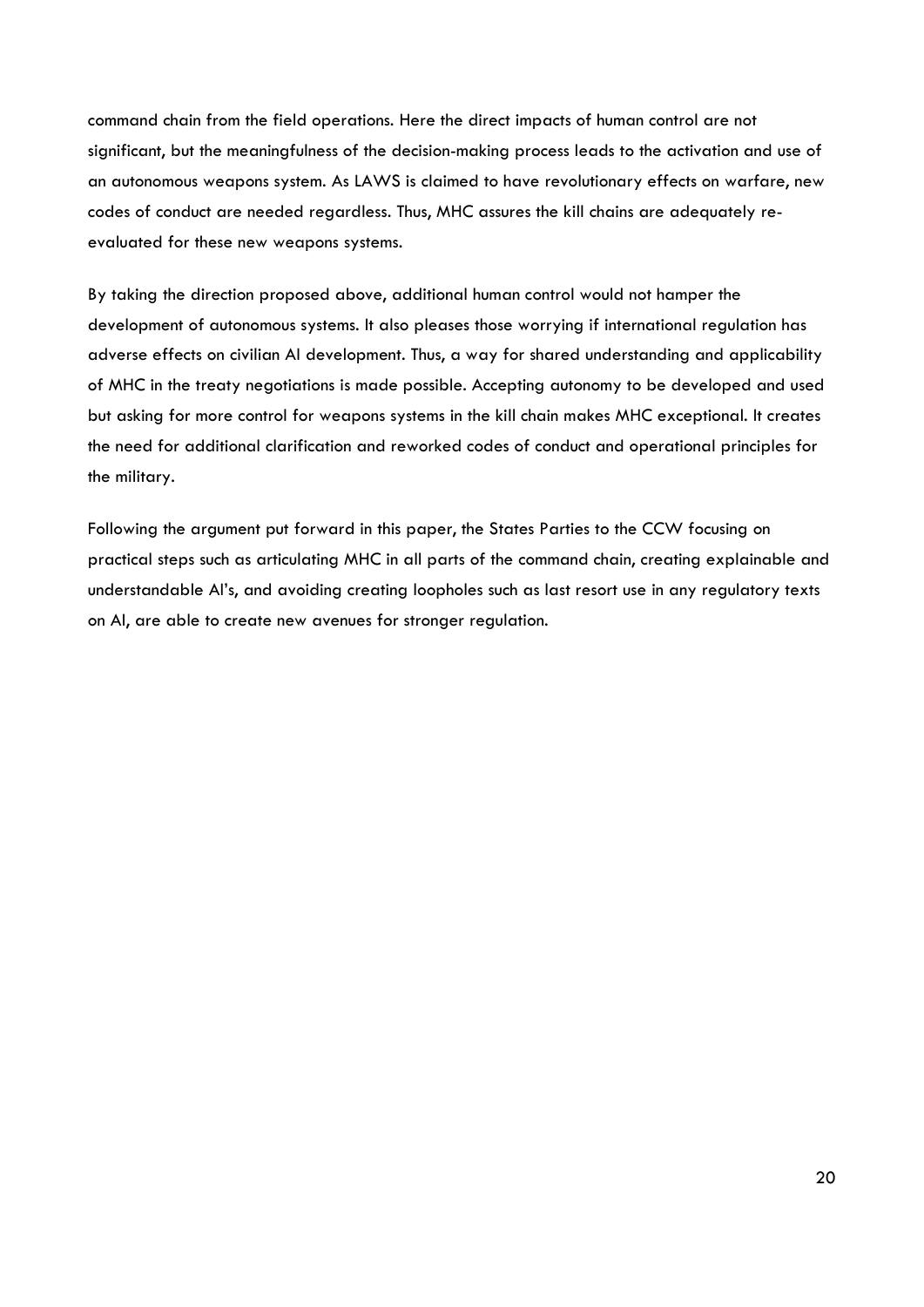# Bibliography

Aloyo, E. (2015), Just War Theory and the Last of Last Resort. Ethics & International Affairs, 29(2), 187-201.

Altmann, J. & Sauer, F. (2017), Autonomous Weapon Systems and Strategic Stability. Survival, 59(5), 117-142.

Amoroso, D. & Tamburrini, G. (2021), In Search of the 'Human Element': International Debates on Regulating Autonomous Weapons Systems. Italian Journal of International Relations, 56(1), 20-38.

Article 36 (2014), Key Areas for Debate on Autonomous Weapons Systems. Available <

BDI (2021), Comments on the proposal for A European AI Regulation. Available < 20211108 Position BDI Proposal for a Regulation on Artificial Intelligence.pdf>

Bode, I. & Watts, T (2021), Meaning-less human control. University of Southern Denmark.

Campaign to Stop Killer Robots' 2020 publication on Frequently Asked Questions on Key Elements of a Treaty on Fully Autonomous Weapons

Cottrell, P. M. (2009), Legitimacy and institutional replacement: the convention on certain conventional Weapons and the emergence of the mine ban treaty. International Organization, 63(2), 217-248.

Crootof, R. (2016), War Torts: Accountability for Autonomous Weapons. University of Pennsylvania Law Review, 164(6), 1347-1402.

Cummings, M. L. (2004), Automation Bias in Intelligent Time Critical Decision Support Systems. AIAA 1st Intelligent Systems Technical Conference 20-22 September 2004.

Decision of Finland's Deputy Ombudsman (2018), EOAK/3379/2018. Accessible <https://www.oikeusasiamies.fi/r/fi/ratkaisut/-/eoar/3379/2018 >

DeepMind (2021), AlphaGo – The story so far. Accessed 13.10.2021. <https://deepmind.com/research/case-studies/alphago-the-story-so-far >

Department of Defence (2018), Summary of the 2018 Defense Artificial Intelligence Strategy.

Dilman, I. (1999), Free will: An historical and philosophical Introduction. Routledge.

European Commission (2019), Ethics Guidelines for Trustworthy AI.

European Commission (2020), White Paper on Artificial Intelligence – A European Approach to excellence and trust. COM(2020) 65 Final.

European Parliament (2021), Resolution on Artificial intelligence. 2020/2013 (INI).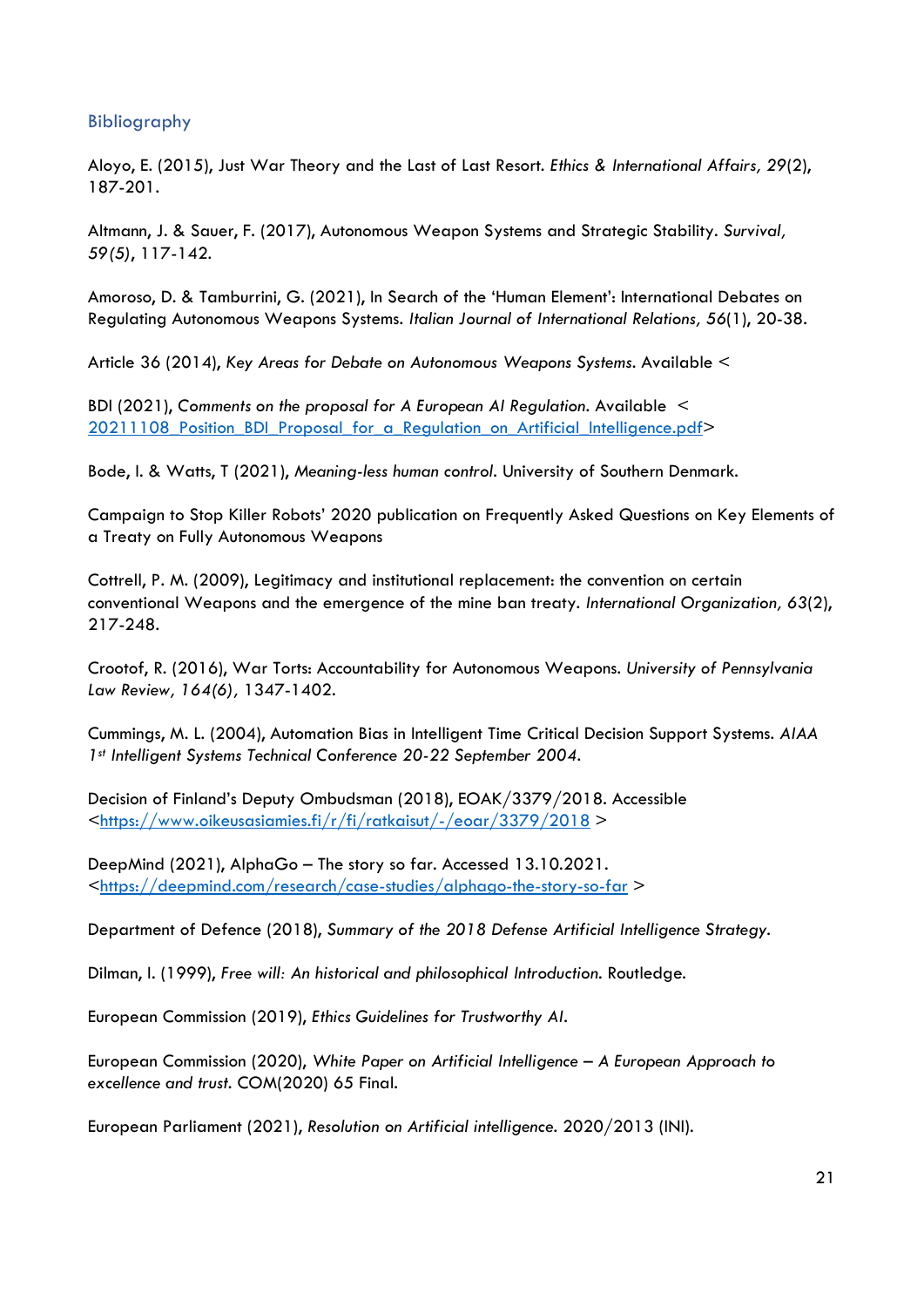Ford, C. (2017), Autonomous Weapons and International Law. South Carolina Law Review, 69(2), 413-.

Geist, E. M. (2016), It's already too late to stop the AI arms race – We must manage it instead. Bulletin of the Atomic Scientist, 72(5), 318-321.

Henriksen, A. & Ringsmose, J. (2015), Drone Warfare and morality in riskless war. Global Affairs, 1, 1-7.

Hoffman, F. (2018), Squaring Clausewitz's Trinity in the Age of Autonomous Weapons. Orbis (Philadelphia), 63(1).

Holland, M. A. (2020), The Black Box, Unlocked: Predictability and Understandability in Military AI. Geneva, Switzerland: United Nations Institute for Disarmament.

Horowitz, M. & Scharre, P. (2015), Meaningful Human Control in Weapon Systems: A Primer. Center for a New American Security. Working Paper.

Human Rights Watch (2015), Ming the Gap: The Lack of Accountability for Killer Robots.

Human Rights Watch (2020), Stopping Killer Robots: Country Positions on Banning Fully Autonomous Weapons and Retaining Human Control.

Human Rights Watch (2021), Crunch Time on Killer Robots.

ICJ (1996), Advisory opinion on the Legality of the Threat or Use of Nuclear Weapons.

ICRC (2021), IHL Database – Customary IHL. Accessible < https://ihl-databases.icrc.org/customaryihl/eng/docindex/v1\_rul\_rule71>

ICRC (2021), Position on Autonomous Weapons Systems.

Israel's statement during the 1st meeting of the 3rd session in the CCW GGE 2021.

Kahn, P. (2002), Paradox of riskless war, Philosophy and Public Policy Quarterly, 22(3), 2-8.

Kovic, M. (2018), The Strategic paradox of autonomous weapons. ZIPAR Policy Brief. Zurich, Switzerland.

Larson, E. J. (2021), The Myth of Artificial Intelligence – Why Computers Can't Think the Way We Do.

Lee, Kai-Fu (2018), AI Superpowers: China, Silicon Valley, and the New World Order. Boston: Houghton Mifflin Harcourt.

Marquelis, P. (2016), Making Autonomous Weapons Accountable: Command Responsibility for Computer-Guided Lethal Force in Armed Conflicts. In Research Handbook on Remote Warfare, ed. Jens David Ohlin.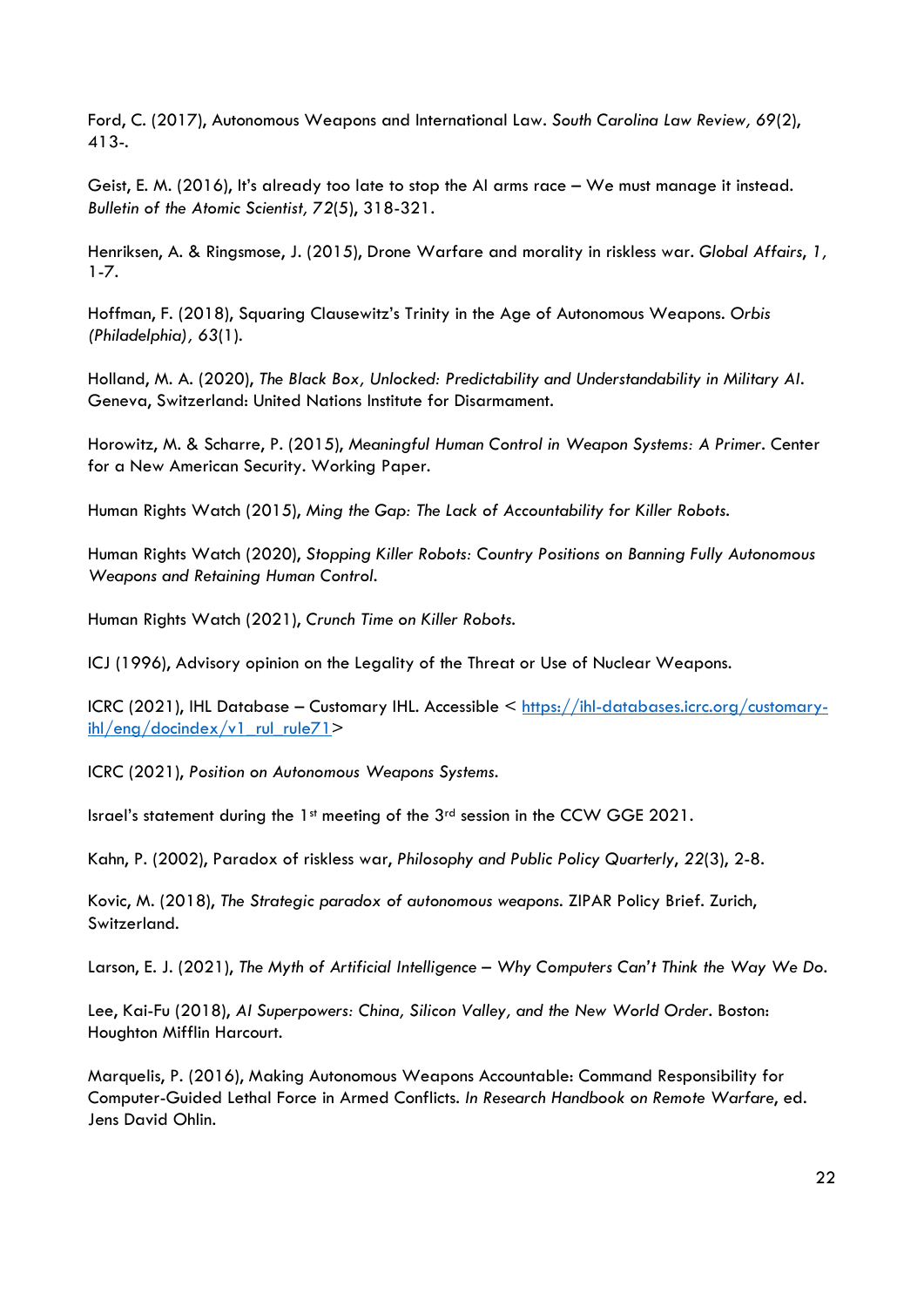McDougall, C. (2019), Autonomous Weapon Systems and accountability: Putting the cart before the horse. Melbourne Journal of International Law, 20(1), 1-30.

McIntosh, S. E. (2011), The Wingman-philosopher of MiG Alley: John Boyd and the OODA loop. Air power history 58(4), 24-.

Methani, L., Tubella, A., Dignum, V. & Theodorou, A. (2021), Let me take over: variable autonomy for meaningful human control. Frontiers in Artificial Intelligence, 4:737072.

Pattison, J. (2015), The ethics of diplomatic criticism: The Responsibility to Protect, Just War Theory and Presumptive Last Resort. European Journal of International Relations, 21(4), 935-957.

Reaching Critical Will (2021 a), Less Autonomy: More Humanity. CCW Report, 9(10). Available < https://reachingcriticalwill.org/images/documents/Disarmamentfora/ccw/2021/RevCon/reports/CCWR9.10.pdf>

Reaching Critical Will (2021 b), Fact Sheet on Fully Autonomous Weapons. Accessed 9.12.2021. < https://www.reachingcriticalwill.org/resources/fact-sheets/critical-issues/7972-fully-autonomousweapons >

Roff, H. (2016), To ban or regulate autonomous weapons: A US response. Bulletin of the Atomic Scientists, 72(2), 122-124.

Roff, H. (2019), The Frame problem: The AI "arms race" isn't one. Bulletin of the Atomic Scientists, 75(3), 95-98.

Rosert, E. & Sauer, F. (2019), Prohibiting Autonomous Weapons: Put Human Dignity First. Global Policy, 10(3), 370-375.

Santoni De Sio, F. S. & Van den Hoven, J. (2018), Meaningful Human Control over Autonomous Systems: A Philosophical Account. Frontiers in Robotics and AI, 5:15.

Scharre, P. (2019), Killer apps: The Real Dangers of an AI arms race. Foreign Affairs. Accessed 6.10.2020. Available < https://www.foreignaffairs.com/articles/2019-04-16/killer-apps>

Scharre, P. (2021), Debunking the AI Arms Race. Texas National Security Review, 4(3), 121-123.

Scharre, Paul (2018), ''Army of None: Autonomous weapons and the future of war'', National Defense, 102(771).

Simpson, T. W. & Müller, V. C. (2016), Just Wars and Robots' Killings. The Philosophical Quarterly, 66(263), 302-322.

Singer, Peter (2009), Wired for War: The Robotics Revolution and Conflict in the 21st Century. New York: Penguin Press The term "meaningful human control" was introduced in 2014 by Article36 in their briefing paper Key Areas for Debate on Autonomous Weapons Systems.